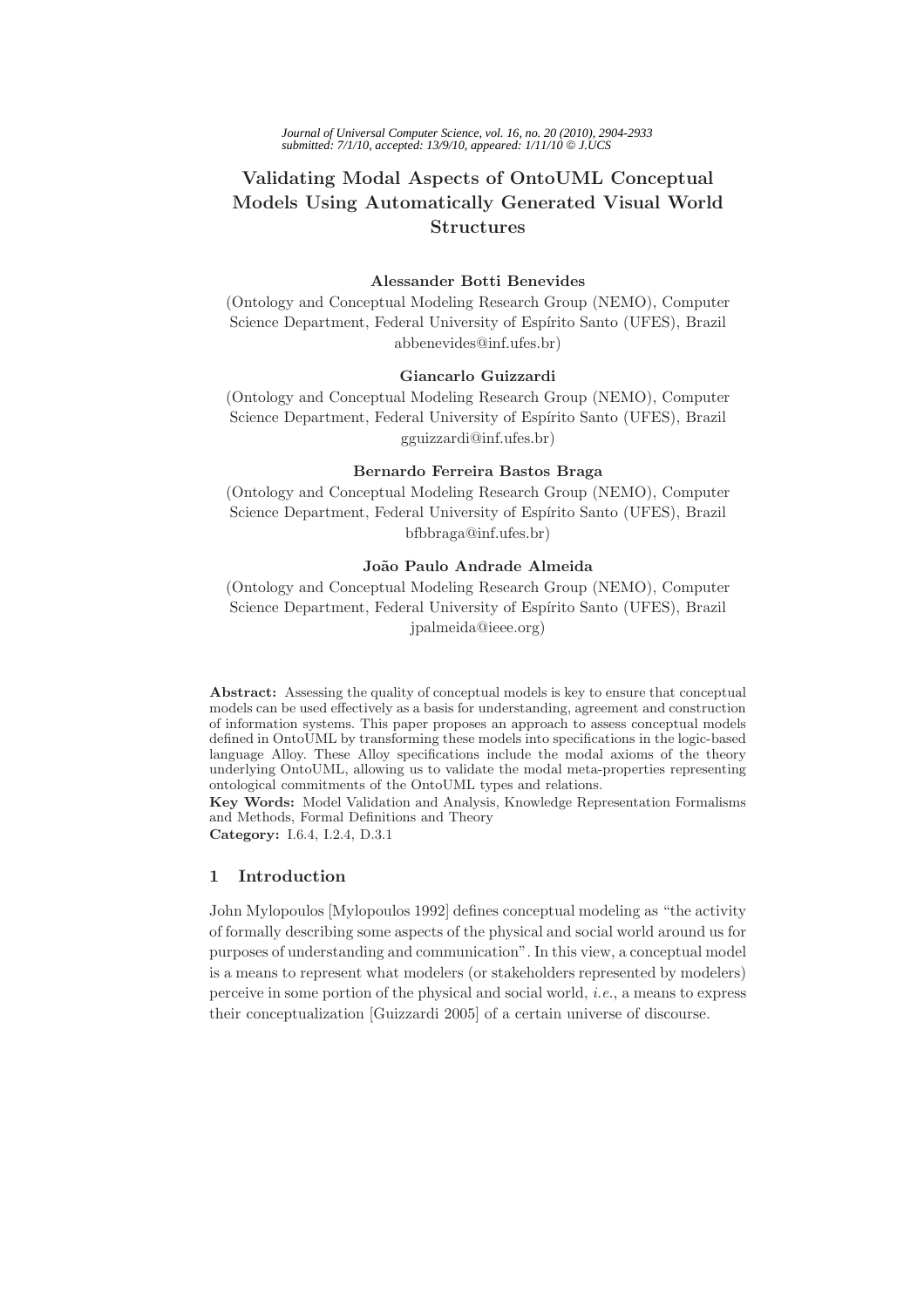If conceptual models are to be used effectively as a basis for understanding, agreement, and, perhaps, construction of an information system, conceptual models should express as accurately as possible a modeler's intended conceptualization. More specifically, the model should ideally describe all states of affairs that are deemed *admissible* and rule out those deemed *inadmissible* according to the conceptualization [Guizzardi 2005].

In pace with Degen *et al.* [Degen et al. 2001], we argue that "every domainspecific ontology must use as framework some upper-level ontology". This claim for an upper-level (or foundational) ontology underlying a domain-specific ontology is based on the need for fundamental ontological structures, such as theory of parts, theory of wholes, types and instantiation, identity, dependence, unity, *etc.*, in order to properly represent reality. From an ontology representation language perspective, this principle advocates that, in order for a modeling language to meet the requirements of expressiveness, clarity and truthfulness in representing the subject domain at hand, it must be an ontologically well-founded language in a strong ontological sense, *i.e.*, it must be a language whose modeling primitives are derived from a proper foundational ontology [Guarino and Guizzardi 2006, Guizzardi 2006].

An example of a general conceptual modeling and ontology representation language that has been designed following these principles is the version of UML proposed in [Guizzardi 2005]. This language (later termed OntoUML) has been constructed in a manner that its metamodel reflects the ontological distinctions prescribed by the Unified Foundation Ontology (UFO). UFO is a foundational ontology designed specially for conceptual modeling languages. The ontological categories comprising UFO are motivated by a number of theories in formal ontology, philosophical logics, cognitive science and linguistics. Moreover, formal constraints have been incorporated in OntoUML's metamodel in order to incorporate the formal axiomatization in UFO. Therefore a UML model that is ontologically misconceived taking UFO into account is syntactically invalid when written in OntoUML.

The OntoUML language has been able to provide mechanisms for addressing a number of classical conceptual modeling problems [Guizzardi et al. 2004], and the language has been successfully employed in application domains [Gonçalves] et al. 2007,Oliveira et al. 2007]. However, one would certainly be naive to assume that modelers make no mistakes while constructing the models and that they fully understand the theory that supports the language. These cases could lead to ill-defined conceptual models, which may be: (i) syntactically incorrect; (ii) syntactically correct, but unsatisfiable; (iii) syntactically correct, satisfiable, but invalid according to the intended conceptualization.

Previous efforts in addressing the assessment of OntoUML models have focussed on syntactic correctness (the type (i) of ill-defined conceptual models) and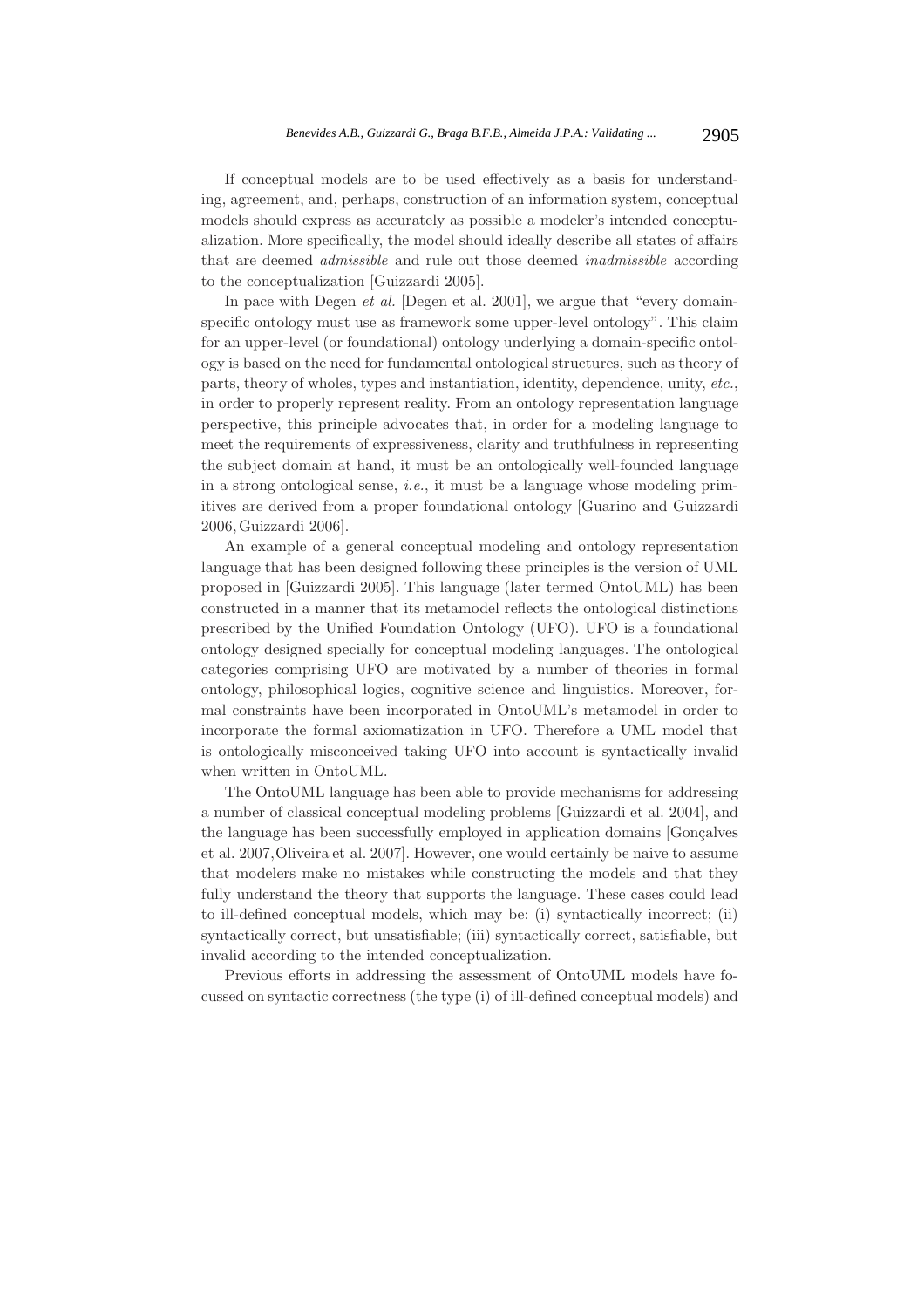led to the specification of OntoUML's syntactical constraints as OCL expressions on the language's metamodel and the building of a graphical editor [Benevides and Guizzardi 2009] that is capable of automatic syntax verification. In this paper, we go beyond syntax verification and aim at addressing the validity of OntoUML models by simulation (type (iii)).

We believe that, in general, performing validation of OntoUML models is not an easy task. Many of the ontological meta-properties incorporated into OntoUML are modal in nature and it may be difficult for human beings to reason upon the several possible changes in the instances in a set of worlds. In our previous workshop paper [Benevides et al. 2009], we have discussed an approach based on the generation and presentation of instances of OntoUML models in order to provide visualizations of the possible changes in the instances in distinct worlds. Indeed, we believe that by confronting the results of his/her specifications with the expected ones, the modeler can improve his/her confidence in the validity of the model. Here, we extend the previous version of the paper by clarifying the technical contributions of our research and by introducing a discussion on temporal interpretation, which were not accessible in [Benevides et al. 2009]. We also further elaborate on the presentation of the OntoUML language, namely, we have added a deeper discussion on relational dependence and on the treatment of part-whole relations. Moreover, we extend the approach presented there to include rigid mixin universals (categories). Here, we explain the constructs of Alloy that are used in the OntoUML to Alloy transformation. Finally, we also improve the coverage of related work.

More specifically, we discuss an approach based on formal specifications in the logic-based language Alloy [Jackson 2006] to generate instances of an OntoUML model. In our approach, the Alloy specification is fed into the Alloy Analyzer to generate an instance<sup>[1]</sup> composed of a set of objects (atoms) representing instances of the classifiers taken from the OntoUML model and a world structure that reveals the possible dynamics of object creation, classification, association and destruction. Each world in this structure represents a snapshot of the objects and relations that exist in that world. A world structure is necessary since the meta-properties characterizing most of the ontological distinctions in UFO are modal in nature. Therefore, we believe that the sequence of possible snapshots in this world structure will improve our confidence on claims of validity.

Although there are other works concerning type (iii) models (for example [Anastasakis et al. 2007,Gogolla et al. 2007]), none of them deals with ontologically well-founded conceptual modeling languages.

This article is further structured as follows. [Section 2] briefly comments on the system of modal logics employed in this article. [Section 3] presents a running

<sup>[1]</sup>In order to avoid the many overloadings of the term "model", the Alloy developers call them instances instead [Jackson 2002, p. 267].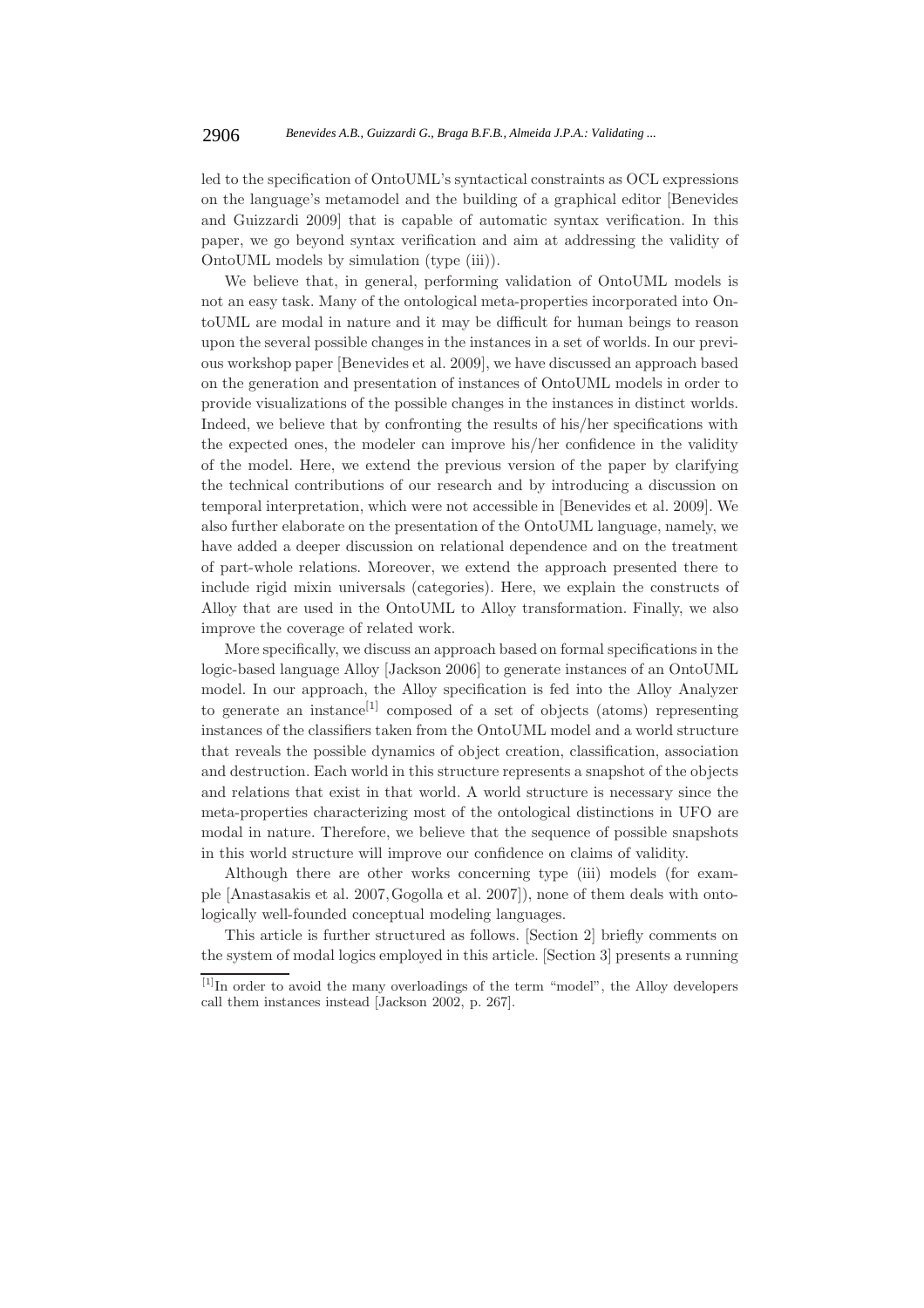example that is used to introduce concepts from OntoUML and Alloy languages, and also to define a transformation from OntoUML models to Alloy specifications. [Section 4] presents an illustration of a validation for the running example. [Section 4] also discusses the temporal world structure and the customization of visualization themes in the Alloy Analyzer to provide visualization mechanisms to the generated instances which we believe to be more amenable to human users. [Section 5] discusses related work. Finally, [Section 6] presents our final considerations.

## **2 A Note on the Quantified System of Modal Logics**

Before we begin discussing the ontological distinctions behind the OntoUML system, a brief note on the modal logics employed in this article is needed. We make use here of a language L of quantified modal logics with identity. The alphabet of L contains the traditional operators of  $\land$  (conjunction),  $\neg$  (negation), → (conditional), ↔ (biconditional), ∀ (universal quantification), ∃ (existential quantification), with the addition of the equality operator  $=$  and the modal operators  $\Box$  (necessity) and  $\Diamond$  (possibility). The following holds for these two latter operators: (1)  $\Diamond A^{\text{def}}_{=}\neg \Box \neg A$ ; (2)  $\Box A^{\text{def}}_{=}\neg \Diamond \neg A$ . Additionally, we add that the models assumed here are the so-called *normal models* [Fitting and Mendelsohn 1999], *i.e.*, the equality operator is defined between individuals in the domain of quantification in each world, and equality if it holds, it holds necessarily. In other words, the formula  $\forall x, y((x = y) \rightarrow \Box(x = y))$  is valid.

A model-theoretic semantics for this language can be given by defining an interpretation function  $\delta$  that assigns values to the non-logical constants of the language and a world structure S. In this language, S has a structure  $\langle W, R, D \rangle$ where  $W$  is a non-empty set of worlds,  $R$  represent an accessibility relation between worlds such that  $\langle w, w \rangle \in \mathbb{R}$  iff  $w'$  is accessible from *w*, and *D* is a function mapping worlds to non-empty domains of objects. Therefore, we are assuming here a varying domain of quantification of an *actualist* modal logics, hence, we have that in each world  $W$ , the domain of quantification  $D(W)$  contains only the individuals that are assumed to exist in that world. Here, unless explicitly mentioned, we take worlds to represent maximal states of affairs which can be factual or counterfactual. Informally, we can state that the truth of *formulæ* involving the modal operators can be defined such that the semantic value of formula  $\Box A$ is true in world  $w$  iff A is true in every world  $w<sup>1</sup>$  accessible from  $w$ . Likewise, the semantic value of formula  $\Diamond A$  is true in world *w* iff A is true in at least one world *w*- accessible from *w*.

Finally, in [Section 3], following the original formal characterization of the OntoUML language [Guizzardi 2005], we assume all worlds to be equally accessible and, as a result, we have the language of quantified modal logic QS5 with varying domain frames.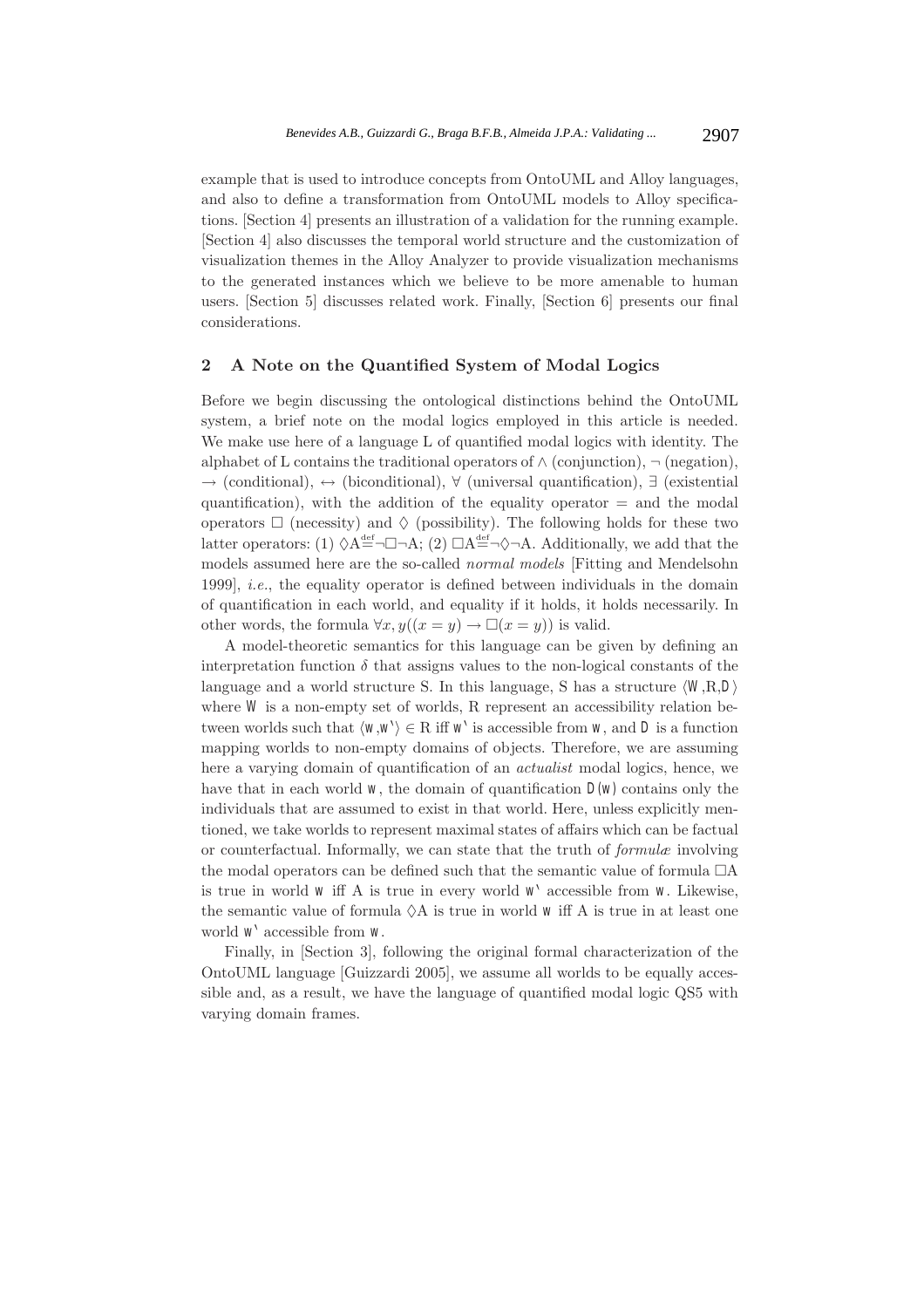## **3 A Whirlwind Tour**

In this section, we briefly introduce Alloy language and some concepts of UFO ontology. Then we introduce the running example and deepen the explanation of UFO and Alloy syntax by means of the running example, its corresponding OntoUML model and Alloy specification. For a complete presentation and formal characterization of OntoUML and Alloy, one should refer to [Guizzardi 2005] and [Jackson 2006], respectively.

## **3.1 The Logic-based Language Alloy**

Alloy offers a set-based formula syntax by which one can express constraints that are amenable to a fully automatic semantic analysis [Jackson 2002, pp. 256,257]. Moreover, there is a tool, named Alloy Analyzer[2], that supports *simulation* of specifications, in which the consistency of an invariant or operation is demonstrated by generating an instance. If an Alloy specification has at least one instance, it is said to be consistent [Jackson 2002, pp. 260,267] [Jackson 2006, p. 3]. This approach is sometimes called "lightweight formal methods", because it tries to obtain the benefits of traditional formal methods, such as theorem proving techniques, at lower cost [Jackson 2006, p. XIII].

The search for instances is conducted in a space whose dimensions are specified by the user in a "scope", which assigns a bound to the number of objects of each type [Jackson 2006, p. 3]. An instance is within a scope of *k* if it assigns to each type a set consisting of no more than *k* atoms. If the analysis succeeds in finding an instance to an specification, consistency is demonstrated. Failure to find an instance within a given scope, however, does not prove that the specification is inconsistent, because, since the kernel in which Alloy is based is undecidable, it is impossible to determine automatically whether an Alloy specification is consistent [Jackson 2002, p. 267] [Jackson 2006, p. 259]. In other words, the inexistence of an instance that fits in a scope *k* does not imply that there is no scope larger than *k* in which an instance exists.

Furthermore, by constraining the search to a finite scope, the analysis of Alloy specifications is decidable, and as a SAT problem, it is NP-complete. From version four, the Alloy Analyzer translates constraints to be solved from Alloy into boolean constraints, which are fed to the SAT-based model finder  $Kodkod^{[3]}$ . From [Jackson 2006, p. XII]:

"As solvers get faster, so Alloy's analysis gets faster and scales to larger problems. Using the best solvers of today, the analyzer can examine spaces that are several hundred bits wide (that is, of  $10^{60}$  cases or more)." [Jackson 2006, p. XII]

<sup>[2]</sup>http://alloy.mit.edu/community.

<sup>[3]</sup>http://alloy.mit.edu/kodkod.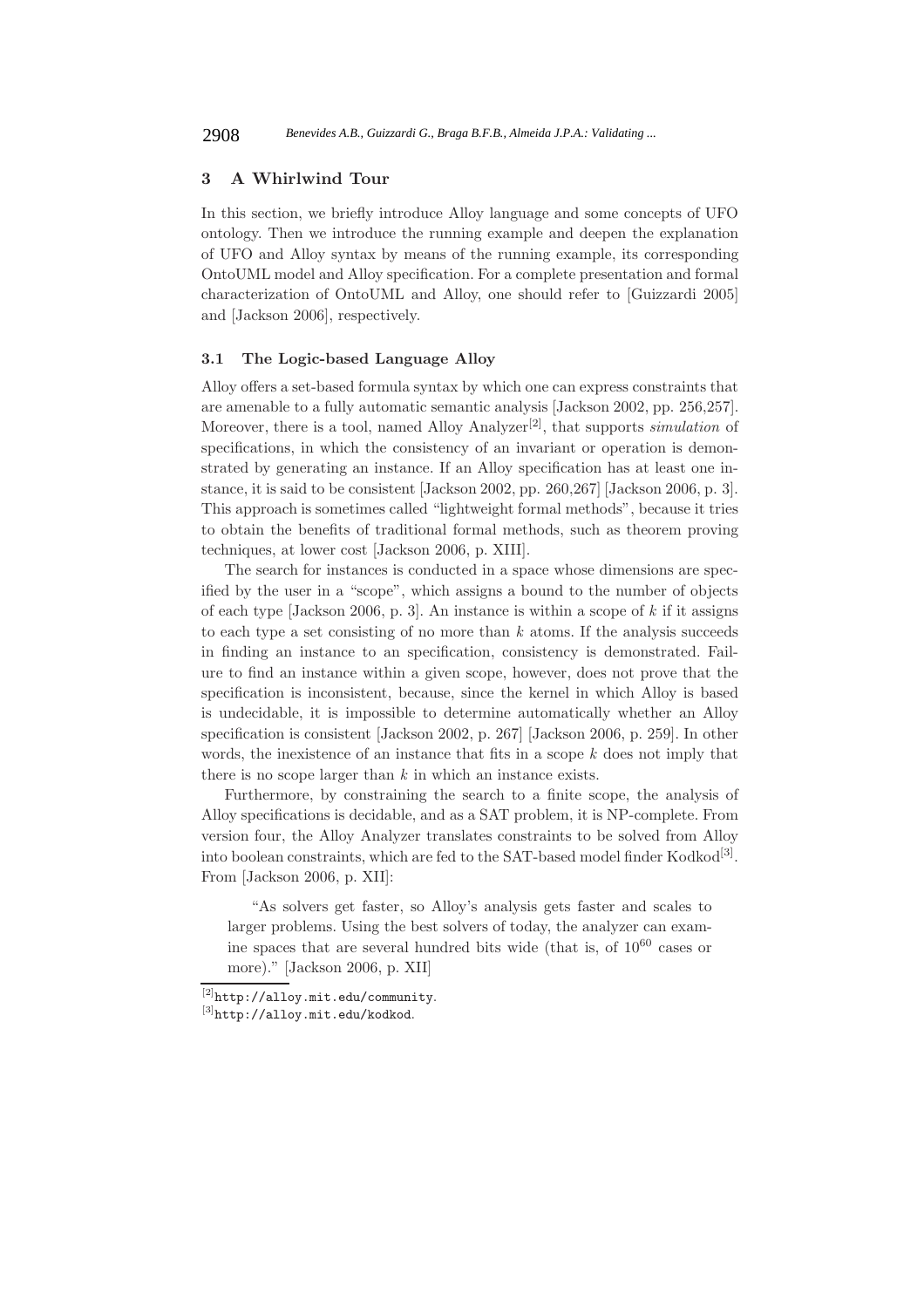Moreover, when translating Alloy specifications into boolean *formulæ*, Alloy Analyzer applies a variety of optimizations, where the most important is *symmetry breaking*. Every Alloy specification has an intrinsic symmetry given by the possibility to permute the atoms in any instance of a command, without ceasing to satisfy the Alloy specification. So, the space of assignments (possible solutions) can be divided into equivalence classes, and the solver has to search for only one assignment at each equivalence class [Jackson 2006, p. 151].

In pace with Daniel Jackson [Jackson 2002, p. 260], we believe that "simulation helps catch errors of overconstraint, by reporting, contrary to the user's intent, that no instance exists within the finite bounds of a given "scope"", or errors of underconstraint, "by showing instances that are acceptable to the specification but which violate an intended property.".

As the specification of the running example in Alloy must take into account some modal distinctions taken from UFO, then we will progressively present the Alloy syntax, by means of partial specifications of the running example, as we present some of the UFO's modal distinctions. Moreover, by showing how an OntoUML model can be specified in Alloy, we will progressively define the transformation patterns from OntoUML to Alloy.

#### **3.2 The Ontologically Well-founded Modeling Language OntoUML**

The OntoUML language is an ontologically well-founded version of the class diagram part of UML 2.0, proposed in [Guizzardi 2005], so that its metamodel reflects the ontological distinctions prescribed by UFO. Moreover, these distinctions are motivated by a number of formal meta-properties, some of which will be discussed in the sequel. Due to space limitations, we concentrate here on a fragment of the UFO ontology, with a specific focus on those distinctions that are spawned by variations in meta-properties of a modal nature. These categories are depicted in [Fig. 1] and are briefly discussed in the remainder of this section by using a running example, whose OntoUML rendering is depicted in [Fig. 2]. Since OntoUML is a modelling language whose metamodel is designed to be isomorphic to the UFO ontology, these leaf ontological distinctions for Universals in [Fig. 1] appear as modelling primitives in the language (see stereotyped classes and relationships in [Fig. 2]).

#### **3.3 OntoUML, Alloy and the Transformation**

Our example basically consists of a domain about persons, their phases in life, their biological organs, namely brains and hearts, organizations and relationships between organizations and persons. More specifically, a person must be born either a man or a woman, and must be either living or deceased. While living, a person can be said to be in a phase of child, teenager or adult. Furthermore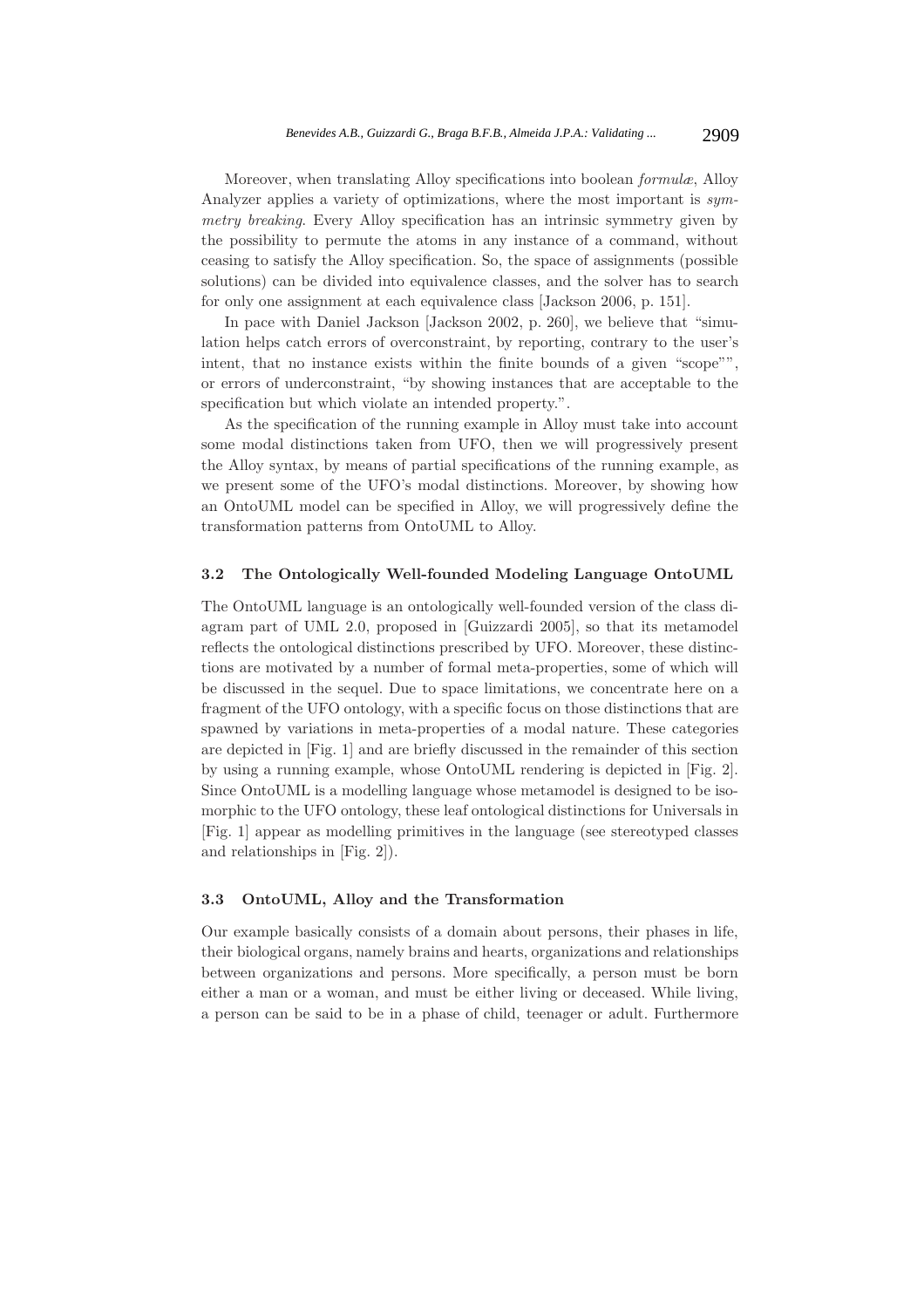

Figure 1: *UFO taxonomy excerpt [Guizzardi 2005]*



Figure 2: *Running example*

persons can play the role of students while enrolled to organizations, which in turn will play the role of a school. As we explain OntoUML concepts, we will further constrain this example in order to illustrate some ontological choices made. This choices are reflected in [Fig. 2] by names of stereotypes decorating classes and relationships, which represents the leaf concepts shown in [Fig. 1].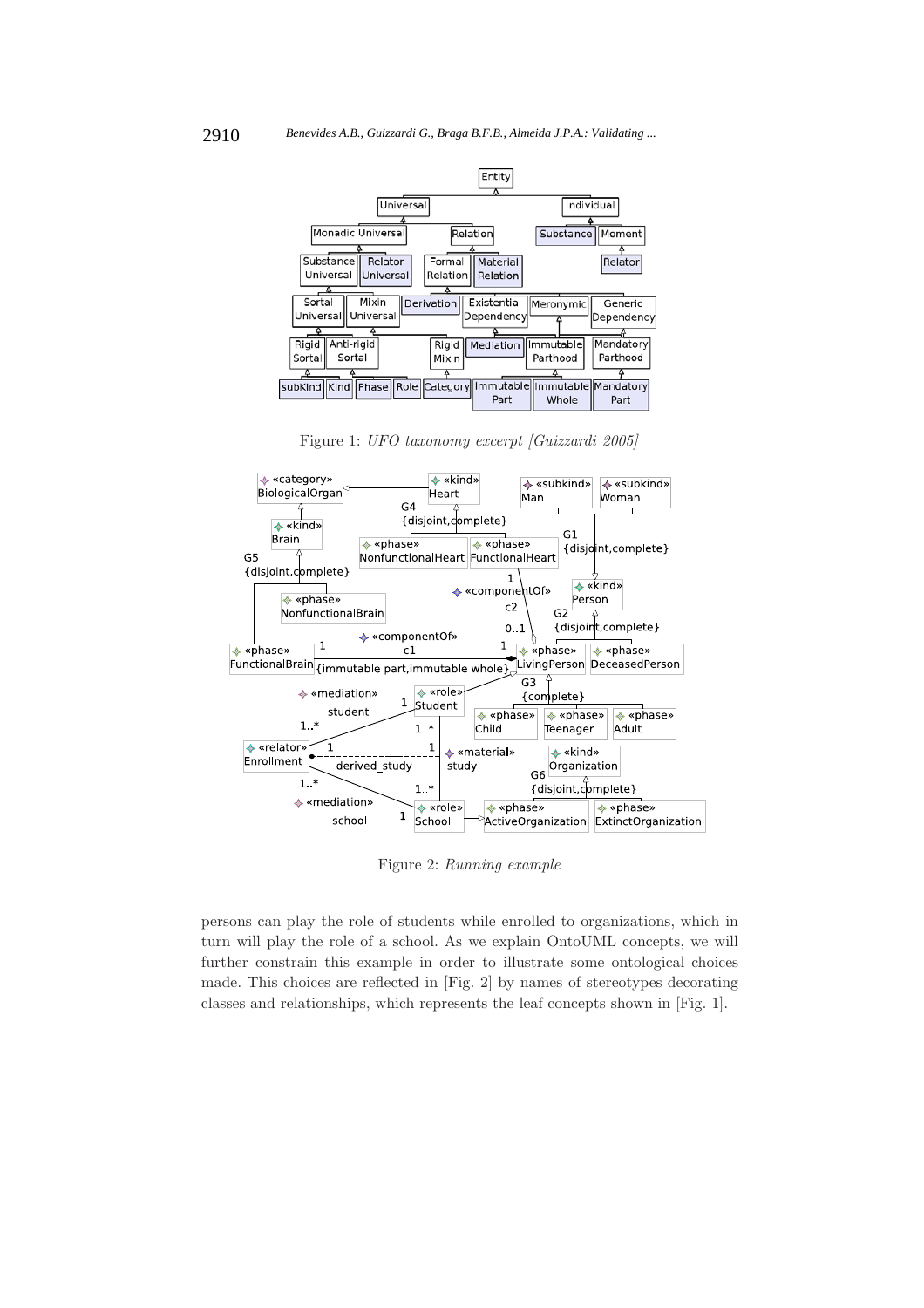The UFO categorization starts with a general catch-all notion of Entity. Entity can be distinguished in Universal and Individual, where Individuals are entities that exist in reality possessing a unique identity, and Universals, conversely, are space-time independent pattern of features, which can be realized in a number of different Individuals. In our example, an individual person, such as *John*, would be an Individual, while the concept of Person would be an Universal. In Alloy, Individuals are represented as atoms and the instantiation of Universals by Individuals is represented as inclusion in a set that, in turn, represents the Universal's extension.

Universal can be distinguished in Monadic Universal and Relation (entities that glue together other entities). Within the category of Monadic Universal, in order to show the differences between Substance Universal and Relator Universal, we need to explicate what are Substances and Moments.

## **3.3.1 Substances and Moments**

The distinction between Substances and Moments<sup>[4]</sup> is based on the formal notion of existential dependence, a modal notion that can be briefly defined as follows:

*Definition 1 (existential dependence):* Let the predicate  $\varepsilon$  denote existence<sup>[5]</sup>. We have that an Individual *x* is *existentially dependent* on another Individual *y* (symbolized as  $ed(x, y)$ ) iff, as a matter of necessity, *y* must exist whenever  $x$  exists, or in other words, that in every world  $w$  in which  $x$  exists, then  $y$ must also exist in *w*. Since we assume that every Individual in the domains of quantification possibly exists and possibly do not exist (*i.e.*, there is no necessarily existing Individuals) [Guizzardi 2005], formally, we have that:  $ed(x, y)$  $\stackrel{\text{def}}{=} \Box(\varepsilon(x) \to \varepsilon(y)).$ 

Substances are existentially independent Individuals, *i.e.*, there is no Entity *y disjoint* from *x* that must exist whenever a Substance *x* exists. Let  $\leq$  represent the (improper) *part-of* relation. This constraint can be formalized as follows:  $disjoint(x, y) \stackrel{\text{def}}{=} \neg \exists z ((z \leq x) \land (z \leq y))$  and  $\forall x, y ((\text{Substance}(x) \land \text{Substance}(y) \land \text{Substance}(y)))$  $disjoint(x, y) \rightarrow (\neg ed(x, y) \land \neg ed(y, x))).$ 

Examples of Substances include ordinary mesoscopic objects such as an individual person and an organization. Conversely, a Moment is an Individual that is existentially dependent on other Individuals. A moment can be existentially dependent on one single Individual (*e.g.*, a color) or on multiple Individuals

<sup>[4]</sup>The notion of moment comes originally from the writtings of E. Husserl to denote an existentially dependent entity (sometimes named Accident, Trope or Particularized Property). Thus, this notion as used here bears no relation to the common-sense use of the term as a temporal instant.

<sup>&</sup>lt;sup>[5]</sup>Notice that in an actualist system, the existence operator  $\varepsilon$  can then be explicitly defined such that  $\varepsilon(x) \stackrel{\text{def}}{=} \exists y(y=x)$ .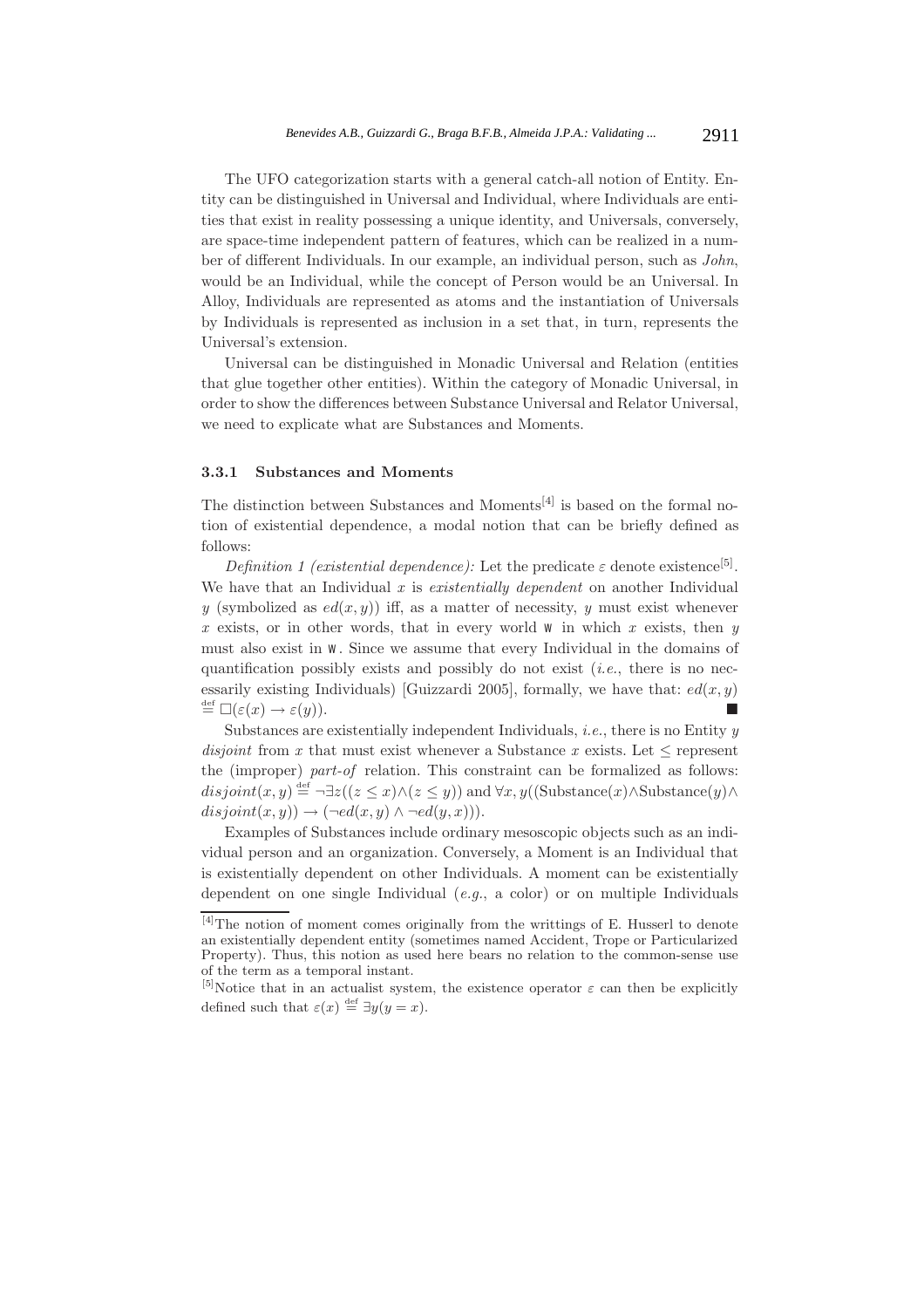(*e.g.*, an enrollment), in which case they are named Relational Moments or simply Relators. The particular sort of existential dependence Relation connecting a Relator to the Individuals on which it is dependent is the Formal Relation of *mediation* (*m*). This relation can be formally characterized as follows: (i)  $\forall x, y(m(x, y) \rightarrow (\text{Relative}(x) \land \text{Substance}(y))),$  (ii)  $\forall x, y(m(x, y) \rightarrow ed(x, y))$  and (iii)  $\forall x (\text{Relation}(x) \rightarrow \exists y, z (\neg (y = z) \land m(x, y) \land m(x, z))).$ 

So, a Substance Universal is a Universal whose instances are Substances (*e.g.*, the Universal Person), while a Relator Universal is a Universal whose instances are Individual Relational Moments (*e.g.*, the particular enrollment connecting *John* and a certain University).

#### **3.3.2 Substance Universals**

Substance Universals can be Sortal Universals or Mixin Universals. Sortal Universals are Universals that provide a principle of individuation and identity to its instances (*e.g.*, the Universal Brain), while Mixin Universals are abstractions of properties of instances of Sortal Universals (*e.g.*, BiologicalOrgan). We need to define some modal notions to be able to make further distinctions within these categories.

*Definition 2 (Rigidity):* A Universal U is rigid if for every instance *x* of U, *x* is necessarily (in the modal sense) an instance of U. In other words, if *x* instantiates U in a given world  $w$ , then  $x$  must instantiate U in every possible world  $w^{\lambda}$  in which *x* exists. This can be formally expressed by the following formula schema:  $R(U) \stackrel{\text{def}}{=} \Box(\forall x(\mathbf{U}(x) \to \Box(\varepsilon(x) \to \mathbf{U}(x))))$ .

Substance Universals that are rigid are named Kinds and subKinds. Due to the transitivity of instantiation over the subtyping relation, if *x* instantiates a subKind SK then *x* instantiates every Universal of which SK is a subtype of. At the root of this rigid specialization chain we have a Kind, *i.e.*, a Kind is the unique ultimate Rigid Sortal that the Individual *x* instantiates. For instance, in [Fig. 2], Person is a Kind that is partitioned in the subKinds Man and Woman.

In Alloy, we model Kinds and subKinds as *signatures*. A signature is a declaration of a set that can contain only atoms. Alloy allows the definition of subsignatures (subsets) by the keywords "in", which collapses the  $\in$  and  $\subseteq$  settheoretic operators, and "extends", which is used to declare disjoint subsignatures of a signature ([Line 2] of [Listing 1]). The keyword "abstract" ([Line 1] of [Listing 1]) indicates that when an "abstract" signature "S" is extended by other subsignatures " $S1$ ",..., " $Sn$ ", then all the atoms of " $S$ " must be atoms of at least one of the "S1",...,"Sn" signatures. Moreover, all top-level signatures (*i.e.*, signatures that are subsignatures of no signature) are pairwise disjoint.

By modeling Kinds as top-level signatures in Alloy ([Lines 1 and 3] of [Listing 1]), (i) the instances of these signatures are automatically pairwise disjoint, what is suitable because these instances are meant to be distinct objects carrying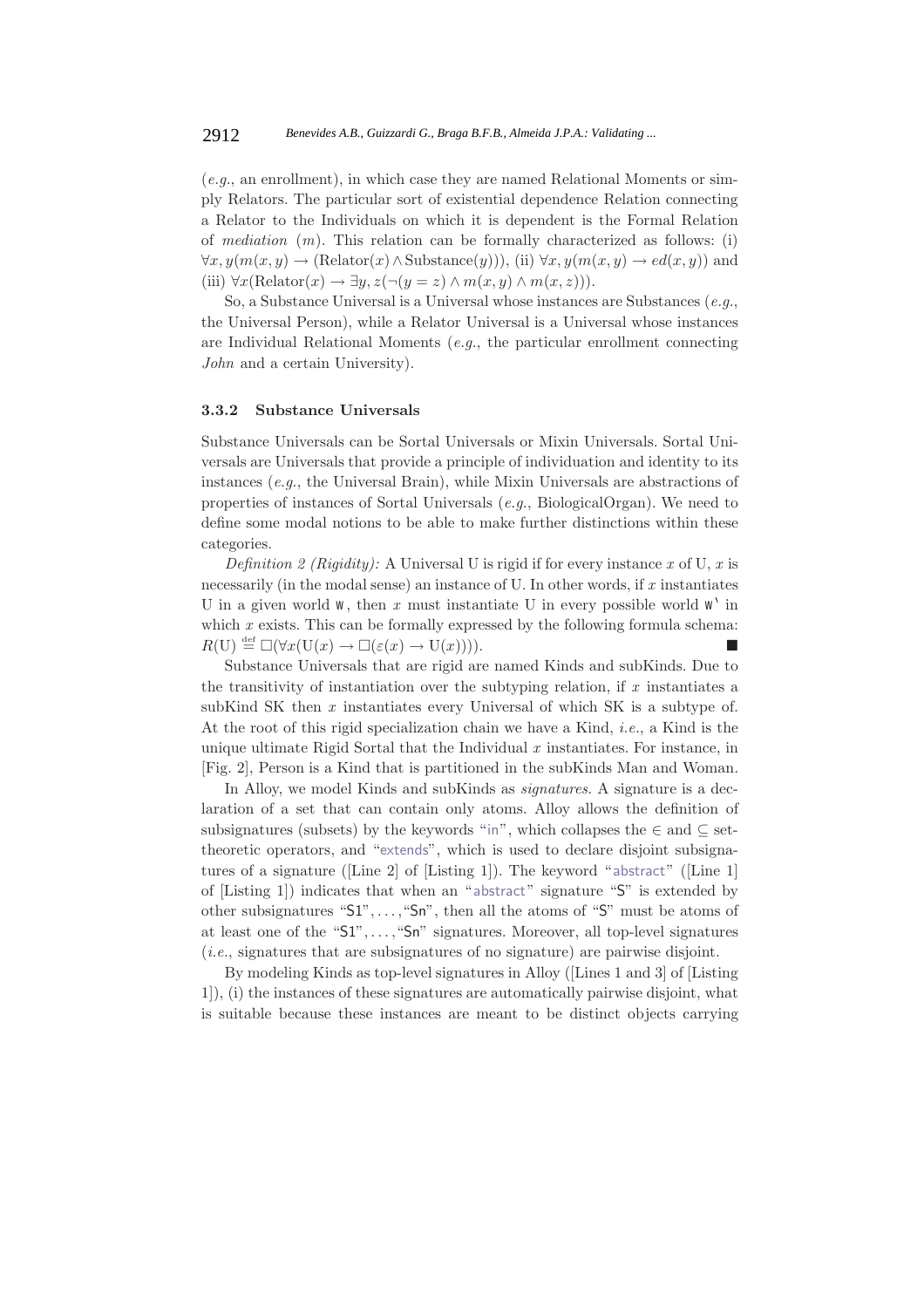distinct identities; and (ii) an instance of a signature never ceases to instantiate this signature, what reifies the notion of rigidity [Definition 2].

Listing 1: *Alloy signatures*

1 abstract sig Person {} 2 sig Man, Woman extends Person {} 3 sig Heart , Brain , Organization {}

Returning to subKinds, a subKind must be a refinement of a Kind, and we represent it in Alloy by making subKinds as subsignatures, and using the Alloy keyword "in" followed by the signature representing its supertype. If there is a GeneralizationSet constraining some subKinds to be disjoint, we declare them with the keyword "extends" instead of "in" ([see Line 2] of [Listing 1]); and if there is a GeneralizationSet constraining them to be complete, we declare a *signature fact* within the signature of the supertype constraining the set of instances of the supertype to be equal to the union of the sets of its subtypes' instances. Facts are logical statements about signatures and relations that are always true for the whole specification. When created within signatures, facts are called signature facts and are implicitly universally quantified over all the atoms of the signature. Finally, if there is a GeneralizationSet constraining the subtypes to partition the supertype, then we can substitute the signature fact by the keyword " abstract" before the supertype signature (as shown in [Line 1] of [Listing 1]).

Besides rigidity, UFO defines the concept of anti-rigidity, which allows dynamic classification of Individuals. Object Migration has been an important issue in the literature of conceptual modeling at least since the late seventies [Bachman and Daya 1977] and its role in capturing subtle semantics aspects of software systems can be summarized by the following quote from [Papazoglou and Krämer 1997]: "To effectively model complex applications in which constantly changing situations can be represented, a systems must be able to support the evolution ... of individual objects. The strict uniformity of objects contained in a class is unreasonable ... An object that evolves by changing its type dynamically is able to represent changing situations as it can be an instance of different types from moment to moment.".

*Definition 3 (Anti-rigidity):* A Universal U is anti-rigid if for every instance *x* of U, *x* is possibly (in the modal sense) not an instance of U. In other words, if x instantiates U in a given world  $w$ , then there must be a possible world  $w'$  in which  $x$  exists and in which  $x$  does not instantiate U. Formally, we have that:  $AR(U) \stackrel{\text{def}}{=} \Box(\forall x(\mathbf{U}(x) \to \Diamond(\varepsilon(x) \land \neg \mathbf{U}(x))))$ .

Within the category of anti-rigid Substance Universals, we have a further distinction between Phases and Roles. Both Phases and Roles are specializations of Sortal Universals. However, they are differentiated w.r.t. their specialization con-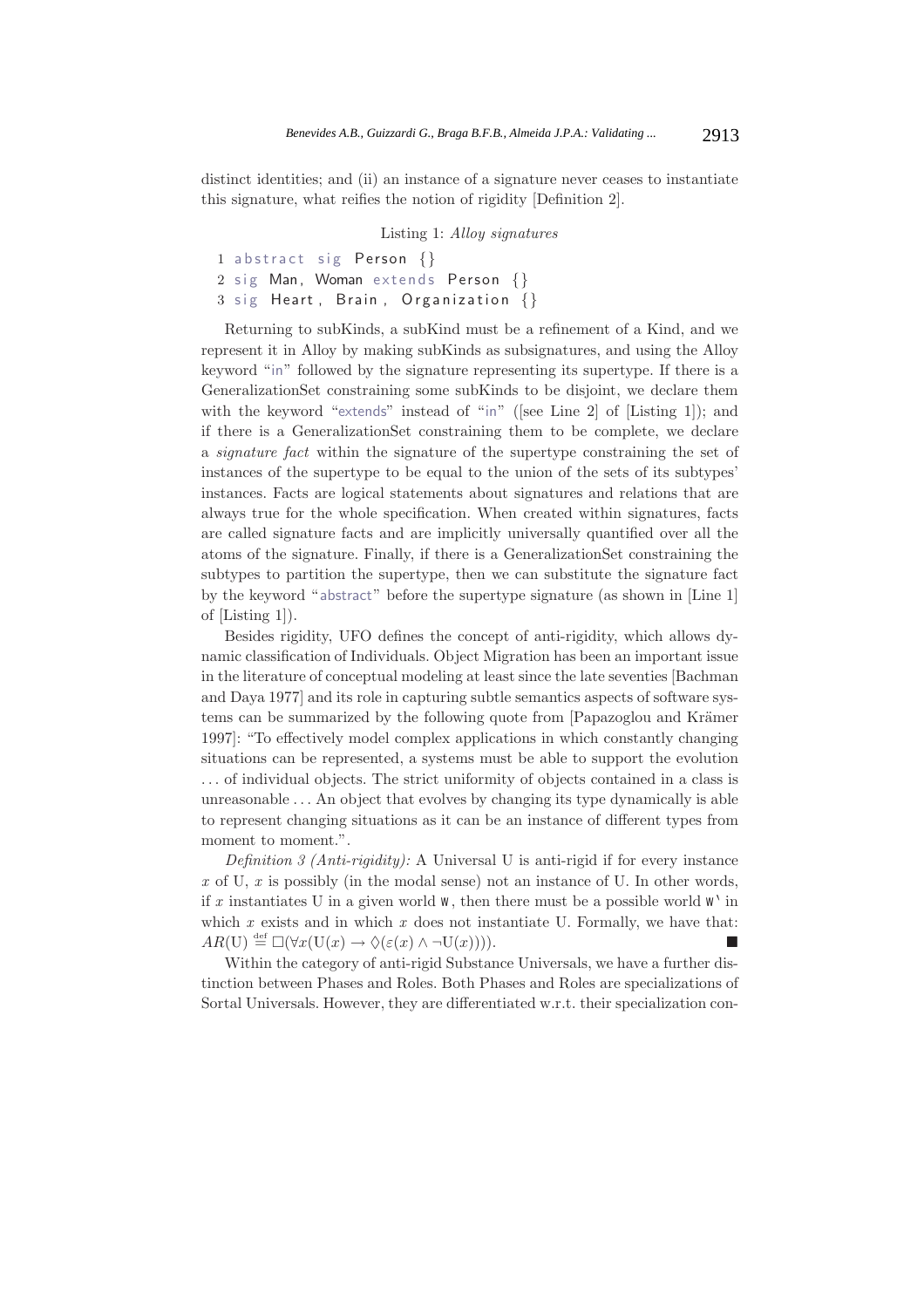ditions. For the case of Phases, the specialization condition is always an intrinsic one. In our example, we could classify Persons regarding their age, creating phase partitions such as Child, Teenager and Adult. For Roles, in contrast, their specialization condition is a relational one: a student is a LivingPerson who is enrolled in (has a *study* relation to) a School. Formally speaking, this distinction is based on a meta-property named Relational Dependence:

*Definition 4 (Relational Dependence):* A type T is relationally dependent on another type P via relation R iff for every instance *x* of T there is an instance *y* of P such that *x* and *y* are related via R. In the following formula schema, we have that:  $RD(\text{T}, P, R) \stackrel{\text{def}}{=} \Box(\forall x(\text{T}(x) \to \exists y(P(y) \land R(x, y))))$ .

Finally, as discussed in [Guizzardi 2005], Phases (contrarily to Roles) are always defined in a partition set. For instance, in [Fig. 2], the universals Child, Teenager and Adult define a phase partition for the Kind Person. As a consequence, we have that in an each world *w*, every Person is either a Child, a Teenager or an Adult in *w* and never more than of the these. Additionally, if *x* is a Child (Teenager, Adult) in  $w$ , there is always a possible world  $w^{\lambda}$  in which *x* will not be a Child, in which case he will be either a Teenager or an Adult.

There is no built-in notion of state change in Alloy. In order to represent object dynamics, we must reify a notion of state change by means of a world structure that will be presented in detail in [Section 4]. Features that are time dependent, such as individual existence, dynamic classification and transitory relationships must be indexed by worlds in which they occur, *i.e.*, anti-rigid universal instantiation is dynamic, thus we represent it as a relationship between worlds and Individuals.

Therefore, in order to represent modality in Alloy, we create a signature named "World", shown in [Line 1] of [Listing 2]. As we are adopting an actualist domain of quantification, then for every world *w* there is a *relation* named " domain of quantification " ([see Line 2] of [Listing 2]) representing its domain of quantification  $(D(W))$ , which contains some  $(W, ts)$  tuples in which ts is a top-level signature.

In Alloy, relations are sets of tuples, which may be of any finite arity, but containing only atoms. As shown in [Listing 2], they must be declared as fields within signatures. [Line 2] depicts a relation named "domain of quantification" between the signatures "World" and the union of the signatures "Person", "Heart ", "Brain", "Organization" and "Enrollment" (the signature "Enrollment" will be explained later). The keyword " $+$ " is the set-theoretic union operator, which can also be used to form sets from scalars. Also, the keyword "some" is equivalent to the cardinality "1..\*" and, in [Line 2] of [Listing 2], it is used to constrain the cardinalities on the extremity connected to the union of the signatures "Person", "Heart", "Brain", "Organization" and "Enrollment".

As Phases and Roles are anti-rigid, then its extensions may vary from world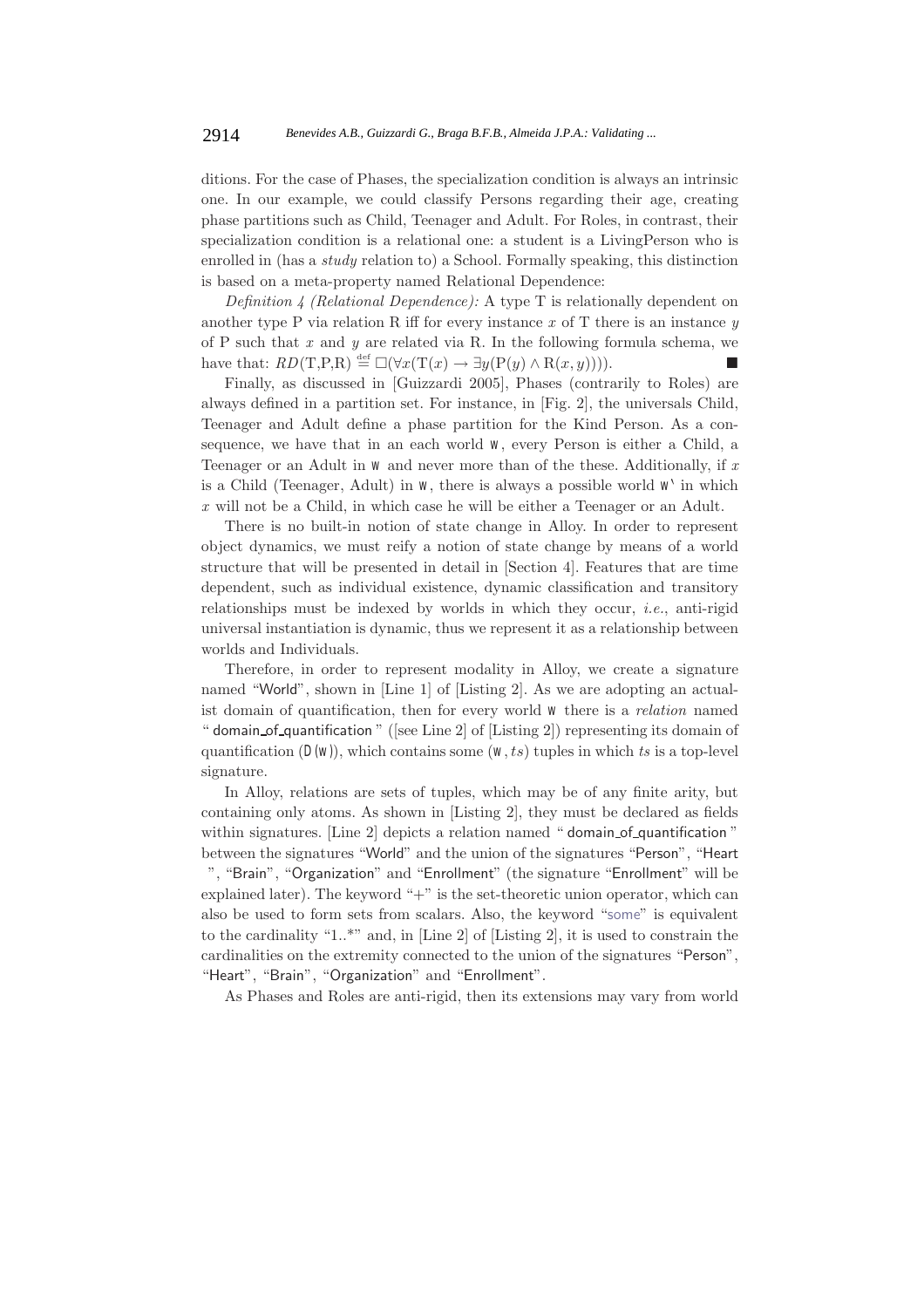#### Listing 2: *Alloy relations*

```
1 abstract sig World {
```

```
2 domain_of_quantification: some (Person + Heart +
        Brain + Organization + Enrollment}
```
to world. Therefore, these classes are modeled within the "World" signature as binary relations from worlds to Kinds or subKinds that are its supertypes and that are in the domain of quantification of that world. We model subtyping in two ways, regarding the nature of the supertype. If the superclass is a Rigid Sortal RS, then we use the Alloy Range Restriction operator  $(":>}")$  to constrain the set of tuples of the relation representing the subtype to be a subset of the set of tuples of the relation representing the domain of quantification in which the second element is an instance of RS. In Alloy, the expression  $r \geq s$  contains the tuples of r that end with an element in s. Examples can be seen in [Lines 3, 6, 7 and 8] of [Listing 3]. Otherwise, as Phases and Roles must be (directly or indirectly) subtypes of Kinds, then a Phase (or a Role) that is indirectly subtype of a Kind is transitively constrained by constraints created for its supertypes that are directly subtypes of Kinds. Therefore, we declare the range of the Alloy relation as the signature of the (non-rigid) supertype, as shown in [Lines 4, 5 and 9] of [Listing 3]. In these lines, the " disj " keyword states pairwise disjointness of relations, and the "set" keyword implies the inexistence of cardinality restrictions ("\*").

Listing 3: *Modeling Phases and Roles in Alloy (extends [Listing 2])*

1 abstract sig World {  $2\frac{1}{2}$ 3 disj LivingPerson , DeceasedPerson : set Person:> domain\_of\_quantification, 4 disj Adult , Child , Teenager: set LivingPerson , 5 Student: set LivingPerson , 6 disj FunctionalHeart , NonfunctionalHeart : set Heart  $\Rightarrow$  domain  $of$  quantification, 7 disj FunctionalBrain , NonfunctionalBrain: set Brain  $\Rightarrow$  domain  $of$  quantification, 8 disj ActiveOrganization , ExtinctOrganization: set  $Organization: > domain_of_quantification$ , 9 School: set ActiveOrganization }

Furthermore, in order to model GeneralizationSets of Phases and Roles, if the subclasses are disjoint and are not part of another disjoint GeneralizationSet, we use the keyword " disj" before their declaration (Lines 3, 4, 6, 7 and 8) of [Listing 3]), otherwise, for each disjoint GeneralizationSet we create " disj [...] " facts containing the disjoint subtypes. Signature facts are created within a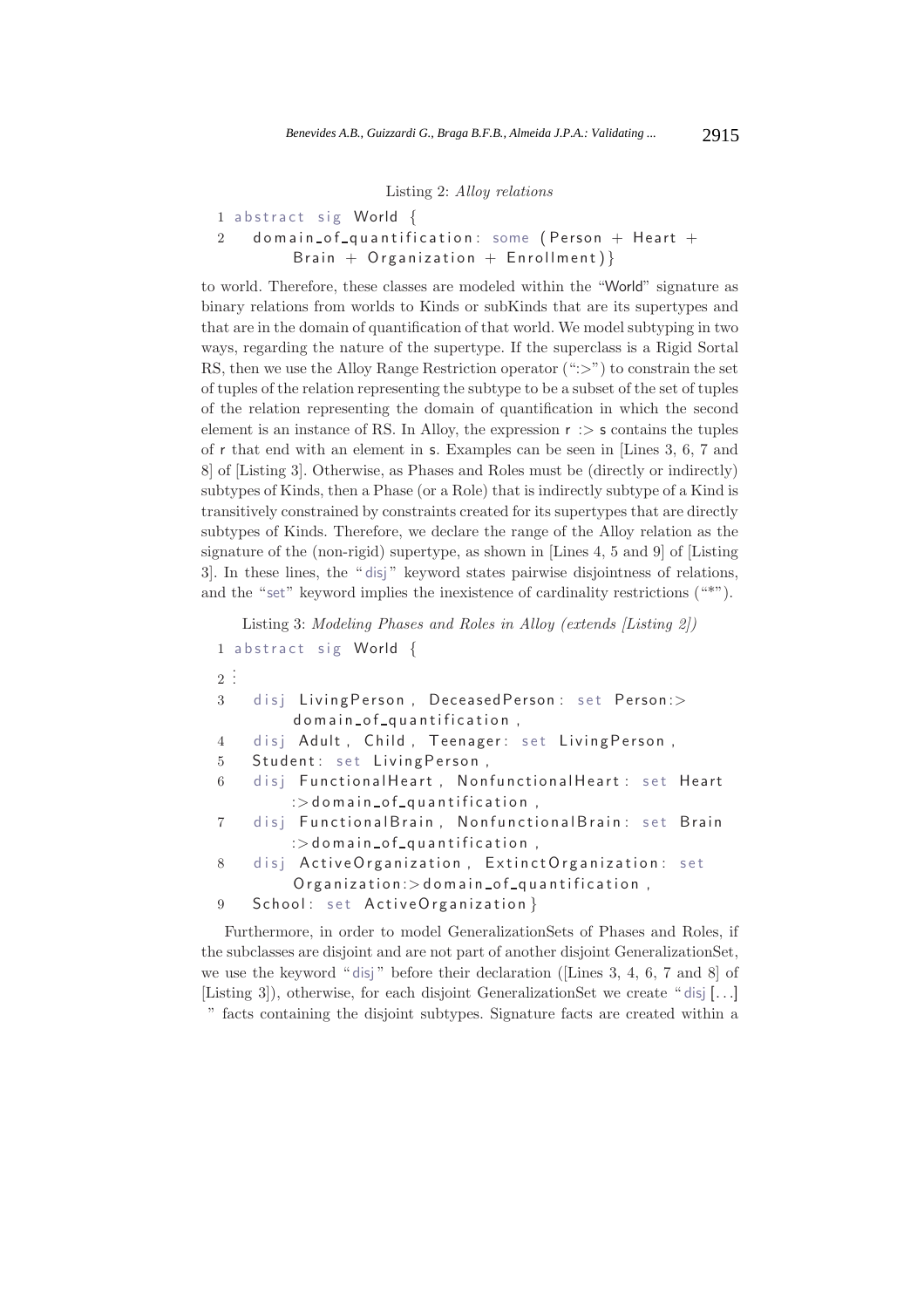second pair of braces, as shown in [Line 1] of [Listing 4], just after the ellipsis between the first pair of braces. If the GeneralizationSets are complete and the superclass is not a Rigid Sortal (if it is declared as a relation), then we create a signature fact within the signature "World" stating that the set of tuples of the relation representing the superclass is equal to the union of the set of tuples of the relations representing the subclasses ([see Line 4] of [Listing 4]). If the subclasses are complete and the superclass is a Rigid Sortal, then we constrain the domain of quantification to only contain instances of the superclass that are also instances of at least one subclass ([Lines 2, 6, 8 and 10] of [Listing 4]).

Furthermore, Phases are always defined in a partition set  $\langle P_1, \ldots, P_n \rangle$  constraining a Sortal Universal S [Guizzardi 2005, p. 103], and it is always possible (in the modal sense) for an instance  $x$  of S to become an instance of each  $P_i$  $(i \in 1, \ldots, n)$  [Guizzardi 2005, p. 104]. Therefore, for any world *w*, if *x* is an instance of S in *w*, then *x* must be an instance of exactly one Phase of S in *w* and for each Phase  $P_i$  of S, there must exist a world in which  $x$  is an instance of  $P_i$ . In [Lines 3, 5, 7, 9 and 11] of [Listing 4] we show how we model the last constraint. In these lines, the Alloy keyword "@" is used to prevent a field name from being expanded. In Alloy, field names are automatically expanded when used within the signature in which they were specified. For example, just like a reference to a field of a receiver in an object-oriented program, *LivingPerson* now implicitly refers to *this.LivingPerson*, which is not a relation, but a set of atoms.

Observe that these two last constraints together imply anti-rigidity. Therefore, there is no need to model anti-rigidity constraints for Phases. However, we have to model anti-rigidity for Roles, but only for the ones that are not subtypes of another Roles or Phases. Because, from the [Definition 3], when anti-rigidity is guaranteed for a class, then it is automatically guaranteed for all its subtypes. In other words, we only have to model anti-rigidity for the top level Roles. As in our running example all the Roles are subtypes of Phases, then there is no need to explicitly model anti-rigidity for them. However, for the sake of completeness, we show how we would model anti-rigidity in the commented [Lines 12 and 13] of [Listing 4].

Listing 4: *Modeling Constraints of Phases and Roles in Alloy (extends [Listing 3])*

1 abstract sig World {...}{

- 2 Person: > domain\_of\_quantification = Living Person + DeceasedPerson
- $3$  all x: Person | some w0, w1: World |  $(x \in \mathbb{R})$
- w0.@LivingPerson) and (x in w1.@DeceasedPerson) 4 Living Person = Adult + Child + Teenager
- 5 all x: Living Person | some w0, w1, w2: World | (x in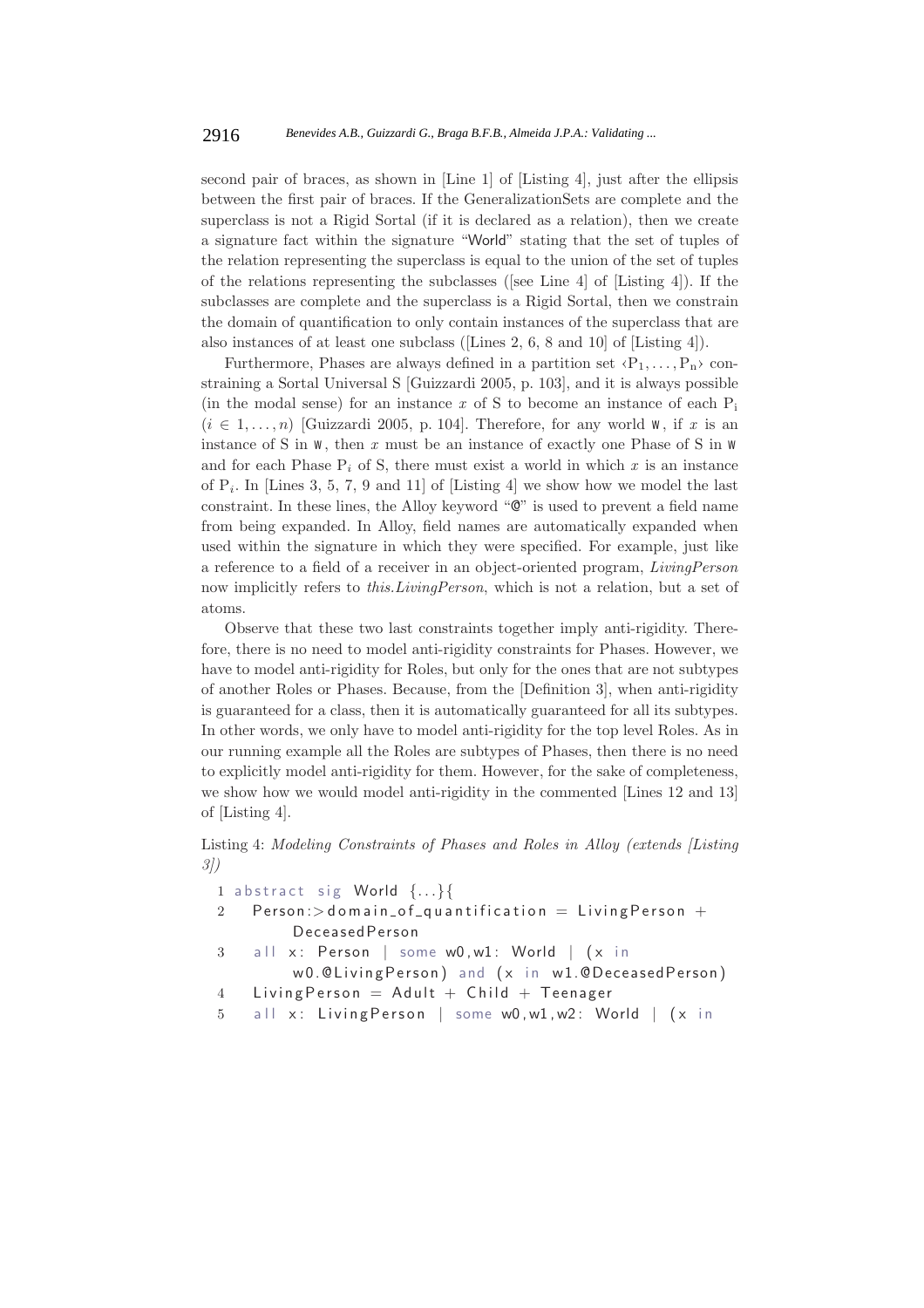```
w0.@Child) and (x \in w1.@Teenager) and (x \in w1.w2.@Adult )
6 Heart: > domain_of_quantification = FunctionalHeart +
         NonfunctionalHeart
7 all x: Heart | some w0, w1: World | (x \in \mathbb{R})w0.@FunctionalHeart) and (x \infty)w1.@NonfunctionalHeart )
8 Brain: > domain of quantification = Functional Brain +
         NonfunctionalBrain
9 all x: Brain | some w0, w1: World | (x \infty)w0.@FunctionalBrain) and (x in
         w1.@NonfunctionalBrain)
10 Organization: > domain of quantification =
         ActiveOrganization + ExtinctOrganization
11 all x: Organization | some w0, w1: World | (x \in \mathbb{R})w0.@ActiveOrganization ) and (x in
         w1.@ExtinctOrganization) }
12 −−all x: Student | some w: World | (x in
       w.@domain_of_quantification) and (x \text{ not in}w.@Student )
13 −−all x: School | some w: World | (x in
       w.@domain_of_quantification) and (x \text{ not in}w.@School )
```
Regarding the Mixin Universals [see Fig. 1], the rigid ones are named Categories. A Category classifies entities having distinct indentity criteria and sharing some essential characteristic. As shown in [Fig. 2], BiologicalOrgan is modeled as a Category. In order to model Categories in Alloy, we use Alloy *functions*, which are reusable Alloy expressions. For example, the Alloy code "fun BiologicalOrgan

(): (Heart + Brain) {Heart + Brain}" shows a nullary function in which the expression "Heart + Brain" represents both the type of the result and the result itself.

As Categories are abstract, their instances are always instances of at least one of their subtypes, and as they are rigid, their instances never cease to be instances of them. Therefore, if a Category has subtypes, then it can be modeled as a set that is the union of the instances of its subtypes. So, we model a Category as a nullary function composed of a constant output that is the union of the signatures/functions of all of its subtypes. For example, if the Category  $C_1$  is the supertype of  $C_2, \ldots, C_n$ , then the function "C1" will be the union of "C2" ",...,"Cn", as shown in [Line 1] of [Listing 5]. If there is a GeneralizationSet stating that  $C_2, \ldots, C_n$  are disjoint, then we create a new fact stating that "C2" ",...," $\mathsf{C} \mathsf{n}$ " are pairwise disjoint, as shown in [Line 2] of [Listing 5].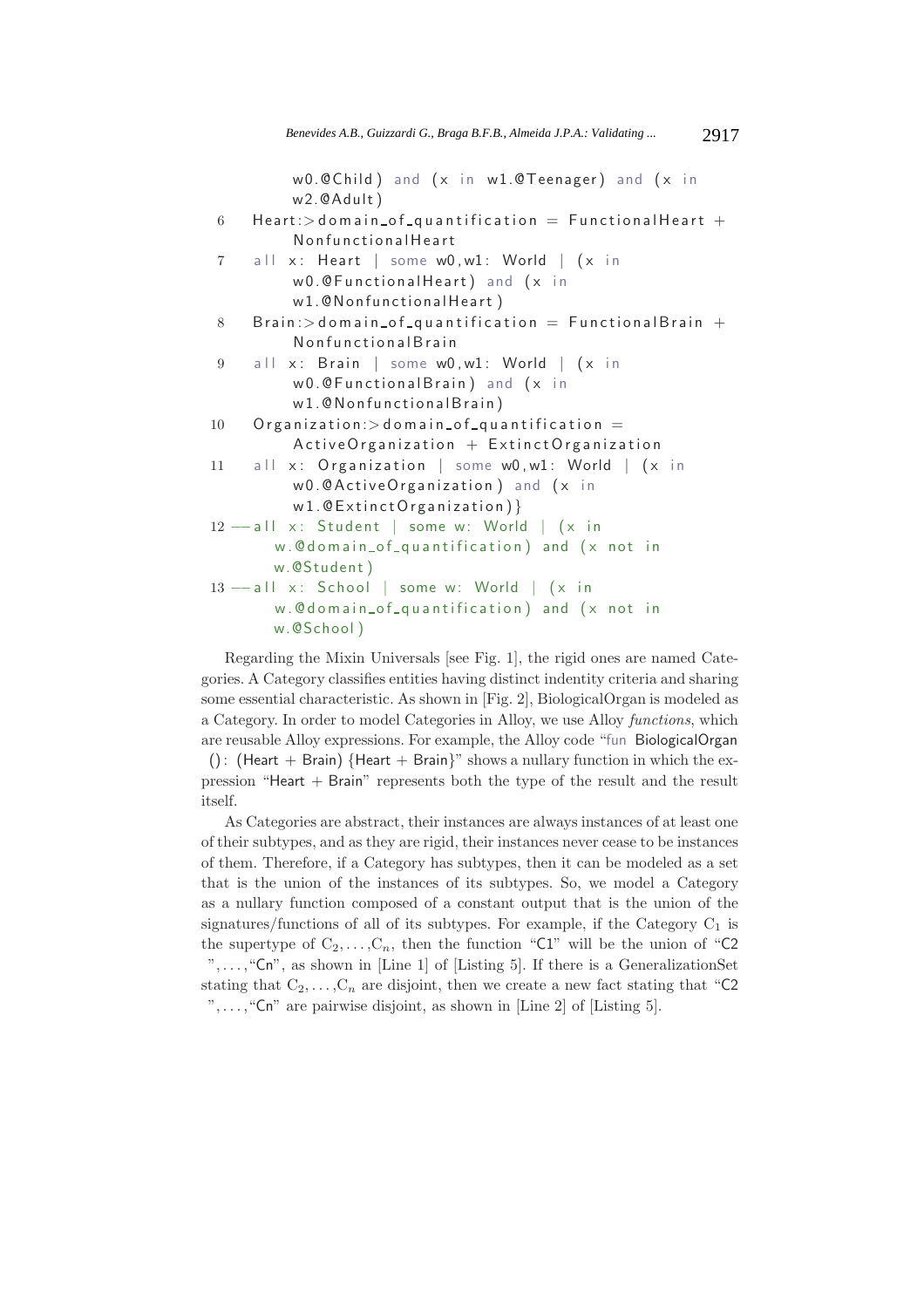Listing 5: *Modeling Categories*

1 fun  $C1()$ :  $(C2 + ... + Cn)$   $(C2 + ... + Cn)$ 2 fact disjoint categories  $\{$  disj  $[C2, \ldots, Cn]\}$ 

#### **3.3.3 Relator Universals and Relations**

As one can observe in [Fig. 1], the *Relation* category in UFO is differentiated in *Formal Relation* and *Material Relation*. Formal Relations are Relations that hold between two or more entities directly, without any further intervening Individual. Material Relations, conversely, in order to hold between a number of Individuals, require that a particular Relator exists *mediating* them. For instance, we can say that a particular student *x* studies in a particular school *y* iff there is an Enrollment *z* that mediates *x* and *y*. This situation is illustrated in [Fig. 2]. In this case, we write that the relation *study* is derived from the existence of the Relator Universal Enrollment. This relation of Derivation between a Material Relation and a Relator Universal is represented in OntoUML by the symbol  $\bullet$  -----, in which the black circle is connected to the Relator Universal. In general, a Relation R can be formally defined by the following schema:

*Definition 5 (Formal and Material Relations):* Let  $\varphi(a_1, \ldots, a_n)$  denote a condition on the Individuals  $a_1, \ldots, a_n$ . A Relation R is defined for the Universals  $U_1,\ldots,U_n$  iff  $\forall a_1,\ldots,a_n$  ( $R(a_1,\ldots,a_n) \leftrightarrow ((\bigwedge_{i\leq n} U_i(a_i)) \wedge \varphi(a_1,\ldots,a_n))).$ A Relation is called material if there is a Relator Universal  $U_R$  such that the condition  $\varphi$  is obtained from U<sub>R</sub> as follows:  $\varphi(a_1,\ldots,a_n) \leftrightarrow \exists k(\mathbf{U}_R(k)\wedge \bigwedge_{i\leq n} m(k,$  $a_i$ )). Otherwise, if such a Relator Universal U<sub>R</sub> does not exists, R is termed a Formal Relation.

We have then that an *n*-tuple  $(a_1, \ldots, a_n)$  instantiates a Material Relation R iff there is one Relator  $r$  (instance of  $U_R$ ) that mediates (and is existentially dependent on) every single a*i*.

Just as Kinds, Relator Universals also provide a principle of identity for their instances, but this principle is dependent on the principles provided by the Universals that they mediate. However, OntoUML makes no distinction between the ultimate Relator Universals and the Relator Universals that are subtypes of the former, inheriting its unique principle of identity. Therefore, we will take top-level Relator Universals as ultimate and model them in Alloy as signatures ([Line 1] of [Listing 6]), as we did for Kinds, and the non-top-level ones will be modeled as subsignatures, just as subKinds. The Mediation relationships will be explained further on.

## **3.3.4 Part-Whole Relations**

Parthood is a relation of significant importance in conceptual modeling, being present in practically all conceptual modeling languages (*e.g.*, OML, UML,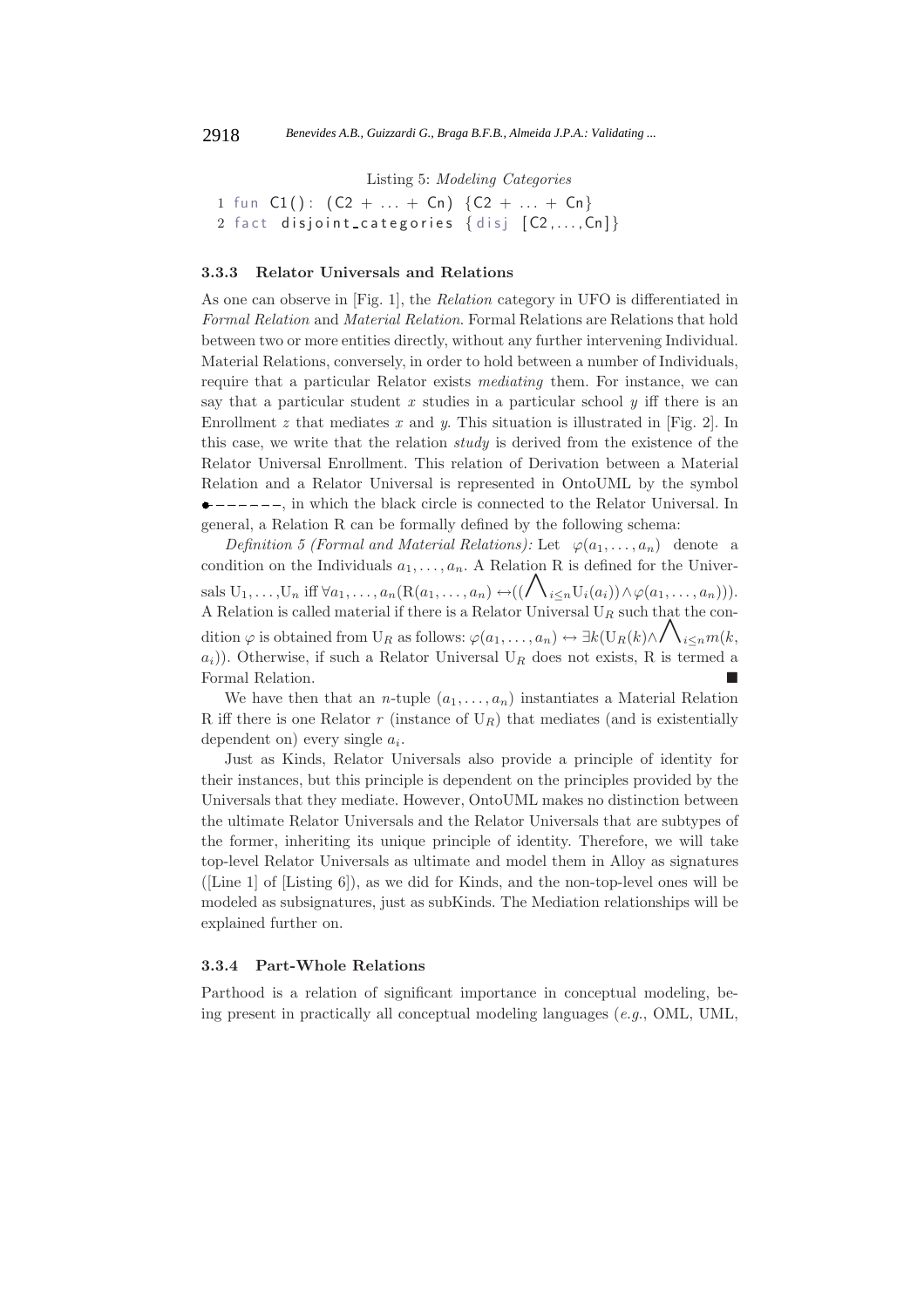EER). An important aspect to be addressed by any conceptual theory of parthood is to stipulate the different status that parts can have w.r.t. the whole they compose. As discussed by [Guizzardi 2007], many of the issues regarding this point cannot be clarified without considering *modality*. Here, we only mention three different types of part-whole relations that are distinguished based on the distinction between the notion of Specific Dependence and the one of Generic Dependence.

*Definition 6 (specific dependence):* For every Individuals *x* and *y*, and types T<sub>1</sub> and T<sub>2</sub>:  $SD(x, y, T_1, T_2) \stackrel{\text{def}}{=} \Diamond(\varepsilon(x) \land T_1(x)) \land \Box((\varepsilon(x) \land T_1(x)) \rightarrow (\varepsilon(y) \land T_2(x)))$  $T_2(y)$ ), *i.e.*, whenever *x* exists instantiating  $T_1$ , then *y* must exist instantiating  $T_2$ .

*Definition 7 (generic dependence):* For every Individual *x* and types  $T_1$  and  $T_2$ :  $GD(x, T_1, T_2) \stackrel{\text{def}}{=} \Diamond(\varepsilon(x) \land T_1(x)) \land \Box((\varepsilon(x) \land T_1(x)) \rightarrow \exists y \; T_2(y)), \; i.e.,$ whenever *x* exists instantiating  $T_1$  it is necessary that an instance of  $T_2$  exists.

A parthood Relation of Immutable Part is a Relation that implies specific dependence [Definition 6]. Contrariwise, a Mandatory Parthood relation is one that implies generic dependence [Definition 7]. We can elaborate on our running example to distinguish the parthood relationships between a person and his/her heart and brain. One possible conceptualization is to define the relationship between a LivingPerson and his/her Brain (when functioning) as immutable. This conveys that each person can only be living while having a functional brain and vice-versa. A case of generic dependence could be depicted as a generic parthood relationship between a person and a heart. These two types of Relations are exemplified in [Fig. 2] by the Relations LivingPerson-FunctionalBrain and LivingPerson-FunctionalHeart, respectively. More specifically, an Immutable Part relation between the Universals LivingPerson and FunctionalBrain implies that: for every *x* instance of LivingPerson there is a Individual *y* instance of FunctionalBrain such that in every world *w* in which *x* is an instance of Living-Person, the part-whole Relation part of(y,x) holds (so *y* must be an instance of FunctionalBrain in *w*). In other words, *x* cannot be a LivingPerson without having that specific FunctionalBrain as part. An equivalent argumentation holds for the Immutable Whole parthood Relation from FunctionalBrain to LivingPerson. The Mandatory Parthood between the Universals LivingPerson and FunctionalHeart instead implies that: for every *x* instance of LivingPerson and in every world *w*, there is an instance of FunctionalHeart in that world such that the partwhole Relation part of  $(y,x)$  holds there. In other words, x cannot be an instance of LivingPerson without an instance of FunctionalHeart as part, this instance, however, can change from world to world. The three Relations of Immutable Part, Immutable Whole and Mandatory Part are defined in the sequel:

*Definition 8 (Immutable Part):* For every Individuals x and y, and types  $T_1$ and  $T_2$ :  $IP(x, y, T_1, T_2) \stackrel{\text{def}}{=} \Diamond(\varepsilon(y) \land T_2(y)) \land \Box((\varepsilon(y) \land T_2(y)) \rightarrow (\varepsilon(x) \land T_1(x) \land T_2(y)))$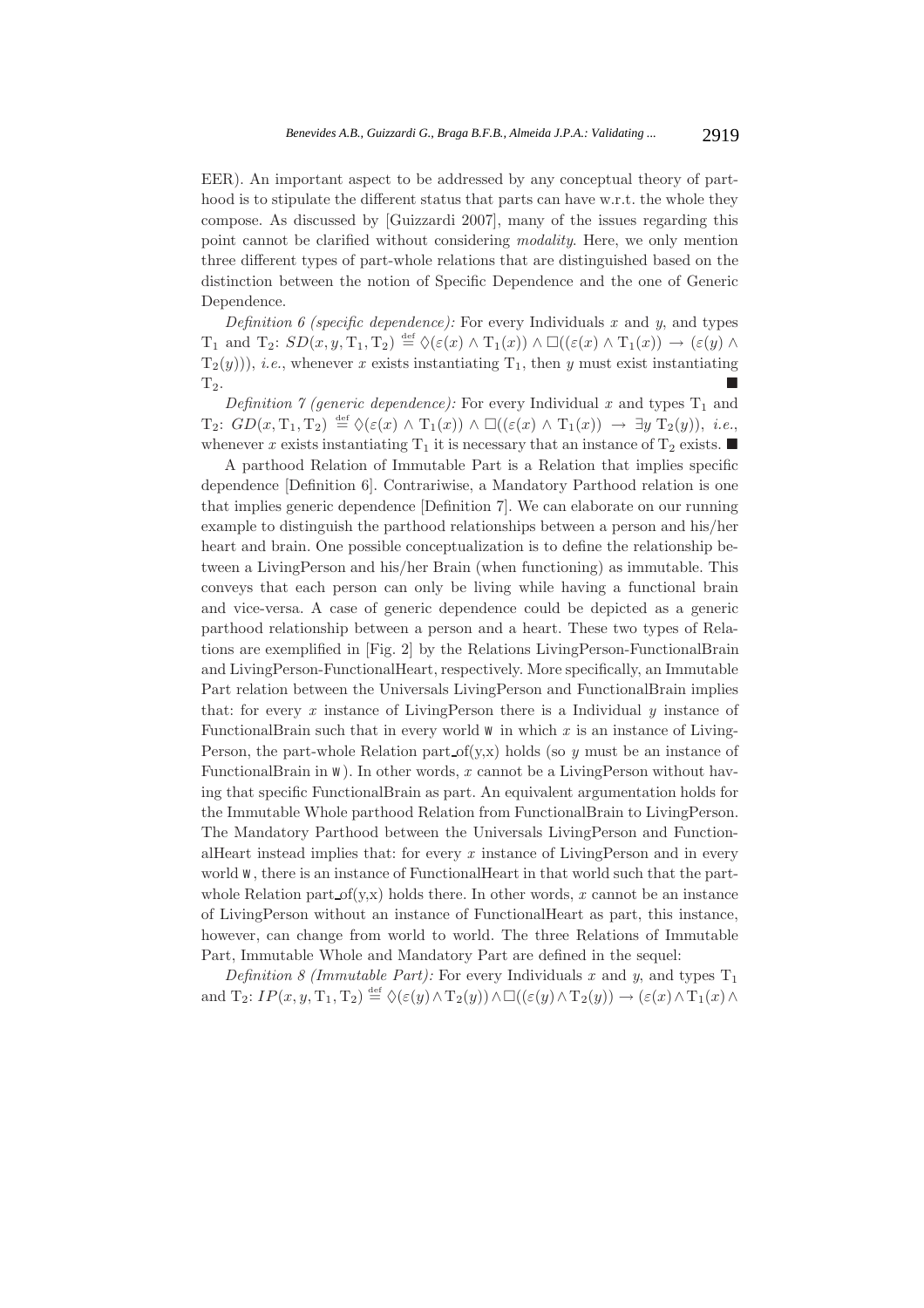$(x \leq y)$ , *i.e.*, it is necessary that whenever *y* exists instantiating  $T_2$ , then *x* must exist as a part of  $y$  and instantiating  $T_1$ .

*Definition 9 (Immutable Whole):* For every Individuals *x* and *y*, and types T<sub>1</sub> and T<sub>2</sub>:  $IW(x, y, T_1, T_2) \stackrel{\text{def}}{=} \Diamond(\varepsilon(x) \land T_2(x)) \land \Box((\varepsilon(x) \land T_2(x)) \rightarrow (\varepsilon(y) \land T_1(x)))$  $T_1(y) \wedge (x \le y)$ , *i.e.*, it is necessary that whenever *x* exists instantiating  $T_2$ , then *y* must exist as a whole for *x* and instantiating  $T_1$ .

*Definition 10 (Mandatory Part):* For every Individual *x* and types  $T_1$  and  $T_2$ :  $MP(\mathrm{T}_1, \mathrm{T}_2, x) \stackrel{\text{def}}{=} \Diamond(\varepsilon(x) \land \mathrm{T}_1(x)) \land \Box((\varepsilon(x) \land \mathrm{T}_1(x)) \rightarrow \exists y(\mathrm{T}_2(y) \land (y \leq x))),$ *i.e.*, it is necessary that whenever *x* exists instantiating  $T_1$ , then there must exist an Individual as a part of  $x$  and instantiating  $T_2$ .

In Alloy, we model OntoUML relationships differently regarding their modal implications. If an OntoUML relationship imply existential dependence, *e.g.*, a Mediation relationship, then it is modeled as an Alloy relation within the dependent signature ([see Lines 2 and 3] of [Listing 6]). Additionally, we have to create a signature fact within "World" to guarantee that if an atom *a* is existentially dependent on an atom *b*, then for each world *w*, if  $a \in D(w)$ , then *b*  $\in D(w)$  ([Line 7] of [Listing 7]).

Listing 6: *Modeling Relators and existential dependence relationships*

- 1 sig Enrollment {
- 2 student: one Person,
- 3 school: one Organization,
- 4 derived study : student one −> one school }

Otherwise, OntoUML relationships are modeled as ternary relations within the "World" signature, *e.g.*, [see Lines 3, 4 and 5] of [Listing 7]. Additionally, an OntoUML relationship R that imply specific dependence from an anti-rigid Sortal Universal ARS to another classifier C, *i.e.*, if it is a Meronymic relationship R in which the meta-attributes isImmutablePart or isImmutableWhole are true, then we have to pose an additional constraint to guarantee that if an instance  $rs1 \in D(w)$  is such that  $rs1$ :: $ARS^{[6]}$  in *w* and *rs1* is related to an instance  $rs2$  $\in D(w)$  (such that *rs2*::C in *w*) by an instance *r* of R in *w*, then in whatever world *w*<sup> $\cdot$ </sup> in which *rs1*  $\in$  *D(w* $\cdot$ ) and *rs1*::ARS, then *rs2*  $\in$  *D(w* $\cdot$ ) and *rs2*::C and  $rs1$  must be related to  $rs2$  by an instance r' of R in  $w'$  ([see Lines 8 and 9] of [Listing 7]).

Subtyping and GeneralizationSets between OntoUML relationships are modeled similarly as for anti-rigid sortals. Regarding cardinalities, the Alloy language has some keywords for the most usual cardinalities, like "set", "lone", "one" and "some" meaning "0..\*", "0..1", "1..1" and "1..\*", respectively. In order to model single-tuple cardinalities of relationships, we can use these keywords on the declaration of a relation, as shown in [Lines 3, 4 and 5] of [Listing 7]. In the case the

 $[6]$ The symbol a::A means that a is an instance of A.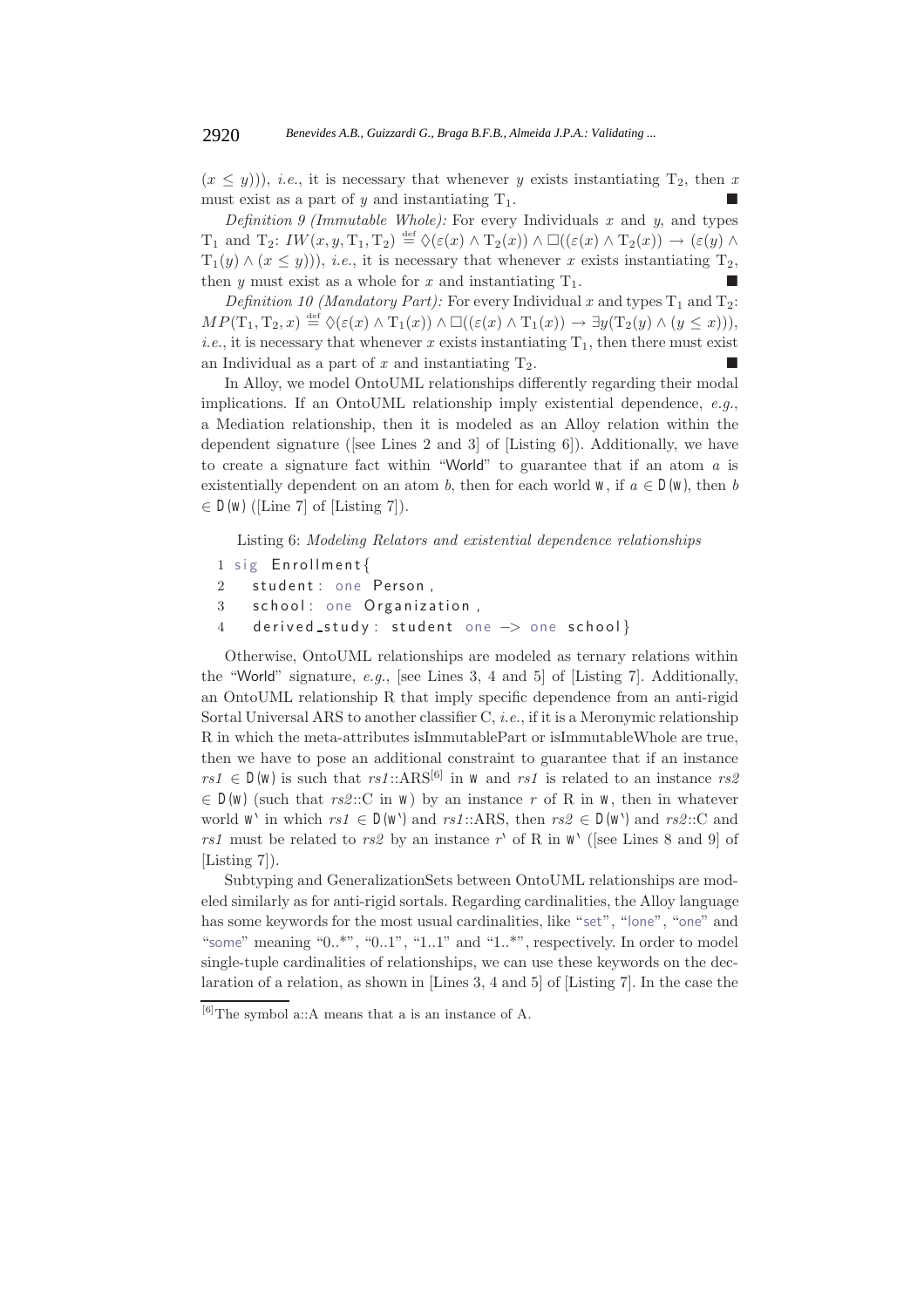relationship is declared within a signature that is its first domain (like the ones in [Lines 2 and 3] of [Listing 6]), then we may have to include a signature fact in order to constrain the cardinality of its first extremity, as show in [Lines 10 and 11] of [Listing 7]. In order to model general "m..n" cardinalities, we can use the dot operator "." to navigate to a relation's extremity and the cardinality operator "#" to constrain the size of the set of elements in that extremity by writing inequalities. For example, if an OntoUML Relation R between A and B has an "m..n" cardinality constraint on the extremity B, we would write a signature fact like " all  $a:A$ : > domain of quantification  $| (\#(a.R) >= m)$  and  $( \#(a.R) <= n)$ ".

In order to model an *n*-ary Material Association M with tuples in  $C_1 \times$  $\ldots \times C_n$ , we model the Derivation and the Mediations within the signature of the respective Relator R ([Lines 2, 3 and 4] in [Listing 6]), and model M within the signature "World" ([Line 3] in [Listing 7]). As Alloy is a first order language, then it does not allow the creation of tuples containing tuples. Therefore the Derivation relation will not be modeled as a relation between instances of R and M. Instead, we model it as an  $(n+1)$ -ary Relation with tuples in  $R \times C_1 \times \ldots \times C_n$ . We also constrain M in a way that for any world *w*, M is a subset of the set of Derivations of all the instances of R that are in *D(w)* ([Line 12] of [Listing 7]).

Listing 7: *Modeling relationships that do not imply existential dependence (extends [Listing 4])*

```
1 abstract sig World {
\overline{2}.
    .
3 study: set Student some −> some School ,
4 c1: set FunctionalBrain one -> one LivingPerson,
5 c2 : set FunctionalHeart one −> lone LivingPerson }{
6 .
    .
    .
7 all x: Enrollment: > domain_of_quantification |
         x.school in School and x.student in Student
8 all x: Person, w0, w1: (Qc1.x). Brain | (w0.Qc1) . x =(w1.@c1). x -- immutablePart.
9 all x: Brain, w0, w1: (Qc1.Person).x \mid x.(w0.Qc1) =x. (w1.@c1) - immutableWhole.
10 all x: Student | some (student.x):>
         domain of quantification
11 all x: School | some (school.x):>
         domain of quantification
12 study = (Enrollment)> domain_of_quantification).
         derived\_study}
```
Finally, whenever an abstract classifier has non-abstract subtypes, we will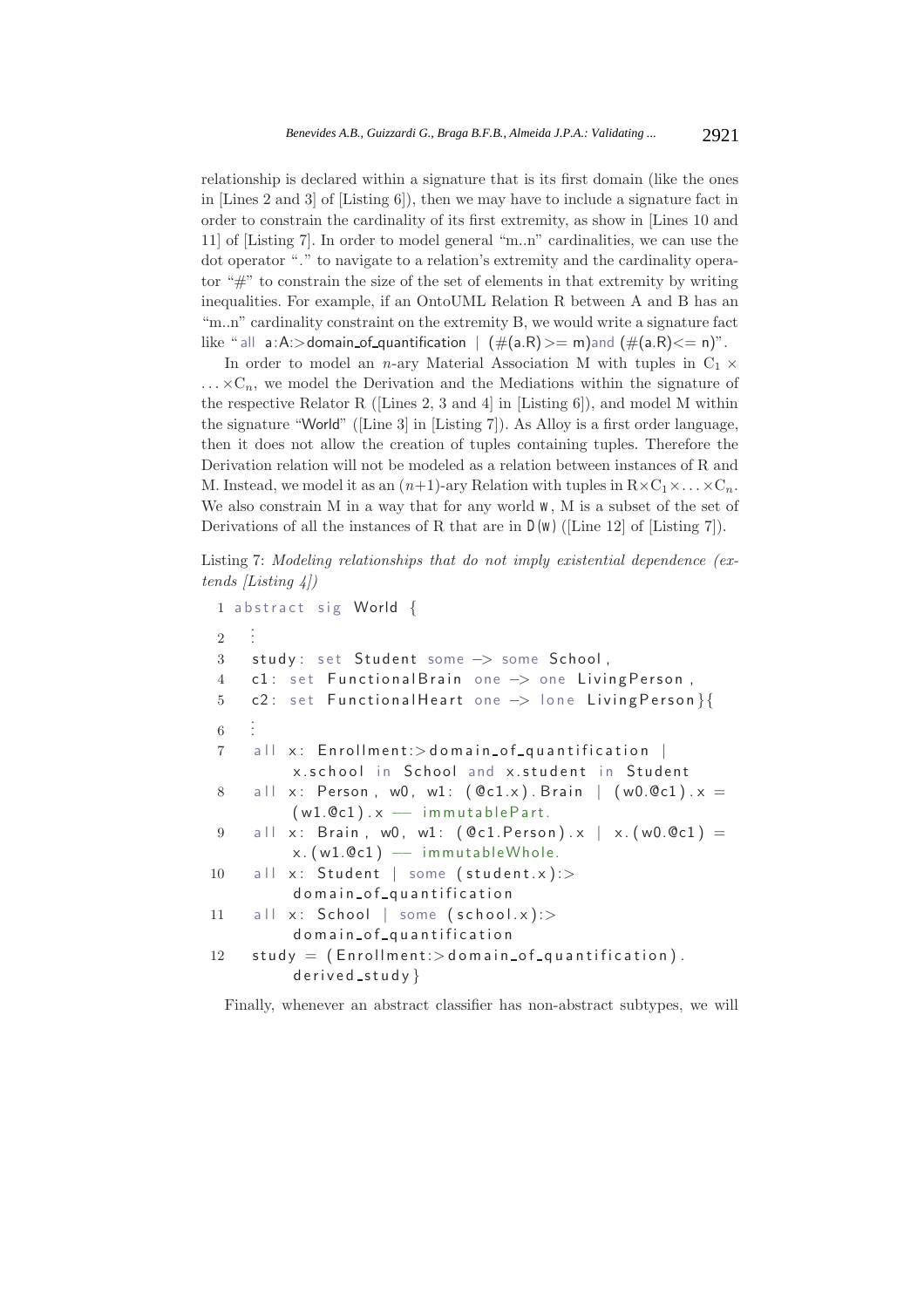model it as if its subtypes form a complete GeneralizationSet. Otherwise, there is no need to model it in Alloy, as it will not be able to have atoms.

## **4 Instantiation for Validation**

In this section, we will use the Alloy Analyzer to generate an instance for the Alloy specification of the running example, which was being defined along the previous sections. From now on, we will refer to the instances of the Alloy specification of the running example as instances of the running example.

Having defined UFO's axioms in Alloy, we have captured a notion of modality explicitly in the generated Alloy specification. This means that this specification reifies the notion of an actualist world structure. This is necessary to specify UFO's modal axioms, given no notion of modality is built-in in Alloy. While UFO's formalization is based on a totally accessible world structure, we believe that the inspection of instances in which worlds can the interpreted temporally is more suitable for validation purposes. Thus, we constrain the world structures so that the Alloy Analyzer will only produce instances following this temporal perspective.

In our ordinary language, we are able to talk about the current moment, the past, the possible future, and the facts that could have happened, but accidentally did not (*i.e.*, the counterfactuals). Therefore, we want our worlds to be interpreted as past worlds, future ones, counterfactual ones or the current one. So, we will represent the actualist world structure for QS5 in Alloy and validate UFO's axioms in their QS5 form, but we will also categorize the worlds into those four disjoint categories ordering them by a partial order relation of immediate succession. By constraining the world structures in this way, we will avoid generating instances that cannot present this temporal interpretation. [Listing 8] shows the modeling of this world structure in Alloy. We model the different types of worlds and their respective constraints regarding what types and quantities of worlds can be accessed by their immediate succession relations (named "next" in Listing 8). Also, we impose that (i) there cannot be temporal cycles ([Line 4] of [Listing 8]); (ii) a world can be the immediate next moment of at most one world ([Line 5] of [Listing 8]); and (iii) every world, except the current one, must reach the current world ([Lines 10, 13 and 16] of [Listing 8]). The Alloy keyword "<sup>\*\*</sup>" represents transitive closure.

# Listing 8: *World structure in Alloy*

```
1 module world_structure [World]
2 some abstract sig TemporalWorld extends World {
3 next: set TemporalWorld }{
4 this not in this. ^(@next)
5 lone (( @next) . this ) }
```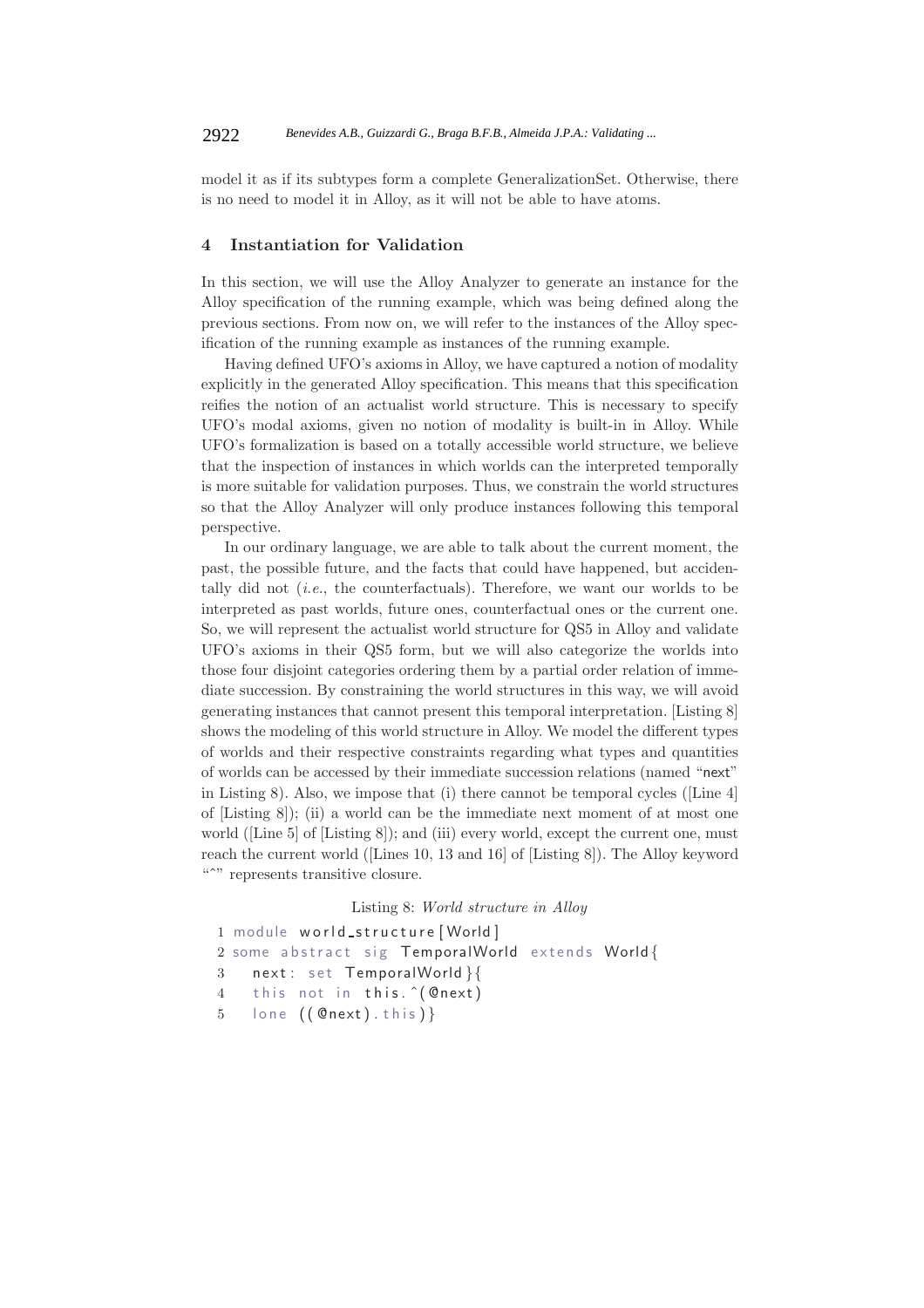```
6 one sig CurrentWorld extends TemporalWorld {} {
7 next in FutureWorld }
8 sig PastWorld extends TemporalWorld {} {
9 next in (PastWorld + CounterfactualWorld +
         CurrentWorld)
10 CurrentWorld in this. ^@next}
11 sig FutureWorld extends TemporalWorld {} {
12 next in FutureWorld
13 this in CurrentWorld. ^@next}
14 sig CounterfactualWorld extends TemporalWorld {} {
15 next in CounterfactualWorld
16 this in PastWorld.ˆ@next}
```
Since the most fundamental criteria for individuation are spatiotemporal and constrain instances of Sortal Universals to move on spatiotemporally continuous paths [Xu and Carey 1996], we further constrain the generation of instances to produce only examples in which atoms have continuous existence. This is specified in Alloy as "fact continuous existence  $\{$  all w: World, x: (next.w). domain of quantification  $|(x|)$  not in w.domain of quantification  $)$  => (x not in  $((w.\n\hat{r})$ . domain of quantification  $))$ ".

Moreover, as the accessibility relation is total in QS5, then the modal operators of possibility  $(\Diamond)$  and necessity  $(\Box)$  will take worlds in the set of all worlds (*W*). Thus, in order to reduce the the computational complexity of analyzing the Alloy specification, we will modify the definitions of these modal operators to use *W* instead of the accessibility relation. For the same reasons, we will constrain every atom to be in the domain of quantification of some world, otherwise, Alloy Analyzer could generate atoms that would not be shown. This fact can be written as " fact UFO\_fact { all x: (Person + Heart + Brain + Organization + Enrollment) some w:World  $\vert x \vert$  in w.domain of quantification  $\vert y \vert$ .

[Fig. 3] depicts an instance of the running example that is automatically generated by the Alloy Analyzer. Although valid from a logic point of view, these presentations are not suitable to be inspected and reasoned upon by the human modeler. Fortunately, the Alloy Analyzer allows the creation of visualization themes [Rayside et al. 2007]. Here, we take advantage of this feature by providing two visualization themes, one for visualizing the temporal ordering of worlds (*e.g.*, [Fig. 4a]) and the other to visualize the atoms by showing only the ones that are in the domain of quantification of a selected world (*e.g.*, [Figs. 4b and 4c]).

As one can see, despite being a valid instance, the instance shown in [Fig. 4] is of little interest, as it only shows an active organization becoming an extinct organization in the current world. Instead of visualizing every instance generated by the tool, in order to find representative ones for validation purposes, we can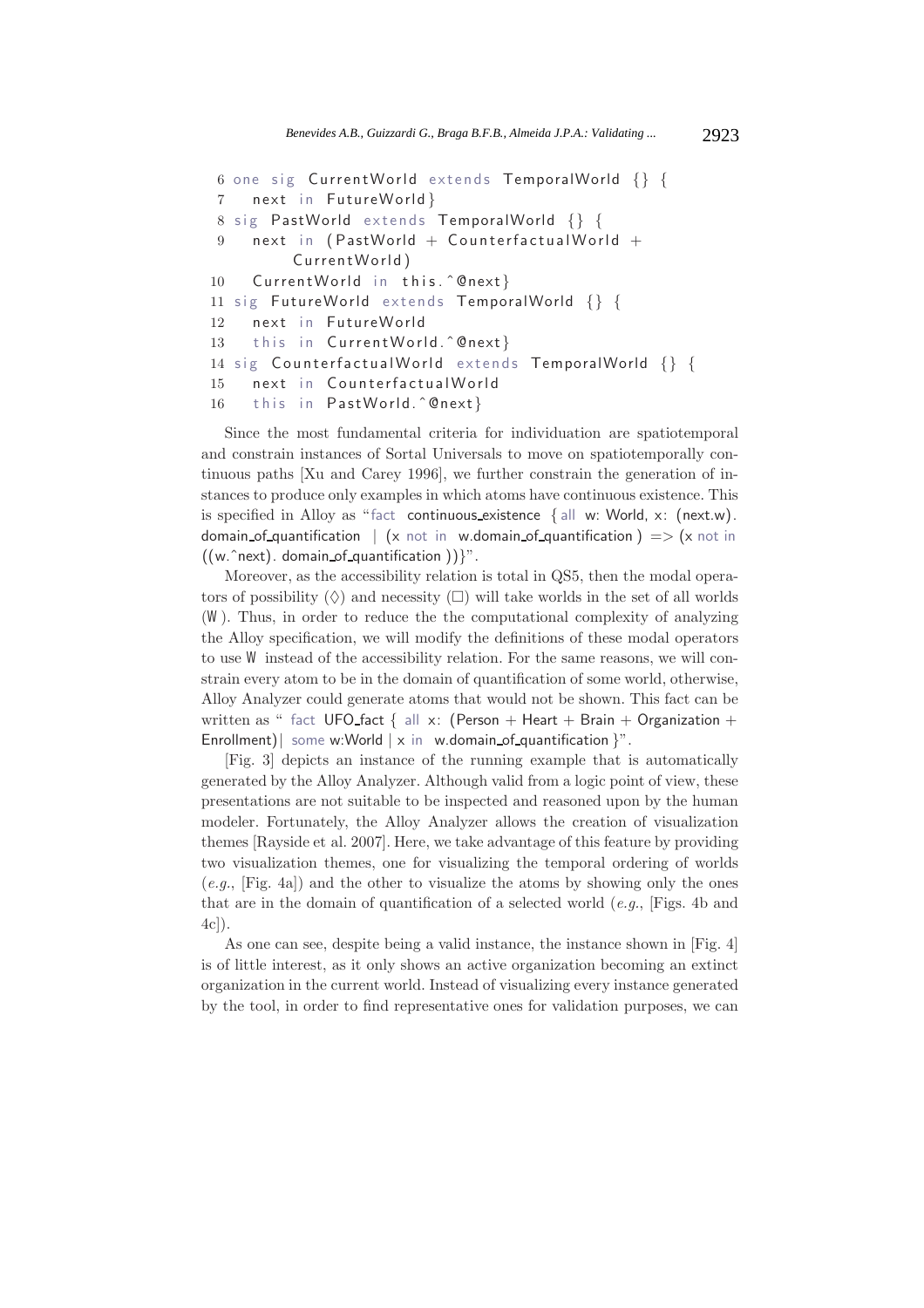

Figure 3: *An instance*



Figure 4: *Atoms projected by worlds*

further qualify the type of instances we want the Alloy Analyzer to generate. For example, we will impose the generation of an instance having a person in at least one world, two disjoint hearts, at least one world in which there is a school, one of each type of worlds, and at maximum four atoms for each top-level signature. This constraint is shown in [Listing 9] and the generated instance is shown in [Figs. 5 and 6].

Listing 9: *Constraining the generation of instances*

1 run  $\{(\# Person = 1)$  and  $(\# Heart = 2)$  and  $(\# School >= 1)$ and  $($  #CounterfactualWorld = 1) and  $($  #PastWorld = 1) and  $(\#FutureWorld = 1)$ } for 4

As one can see, in the past world, the woman is deceased, but in the current world she is an adult, in a counterfactual one she could be a teenager and in a future one she may even become a child! As OntoUML does not contemplate the explicit modeling of the temporal ordering of Phases, we will introduce this ordering directly in the Alloy specification, as show in the [Listing 10].

Listing 10: *Modeling the ordering of the Phases* 1 fact an ordering for the phases {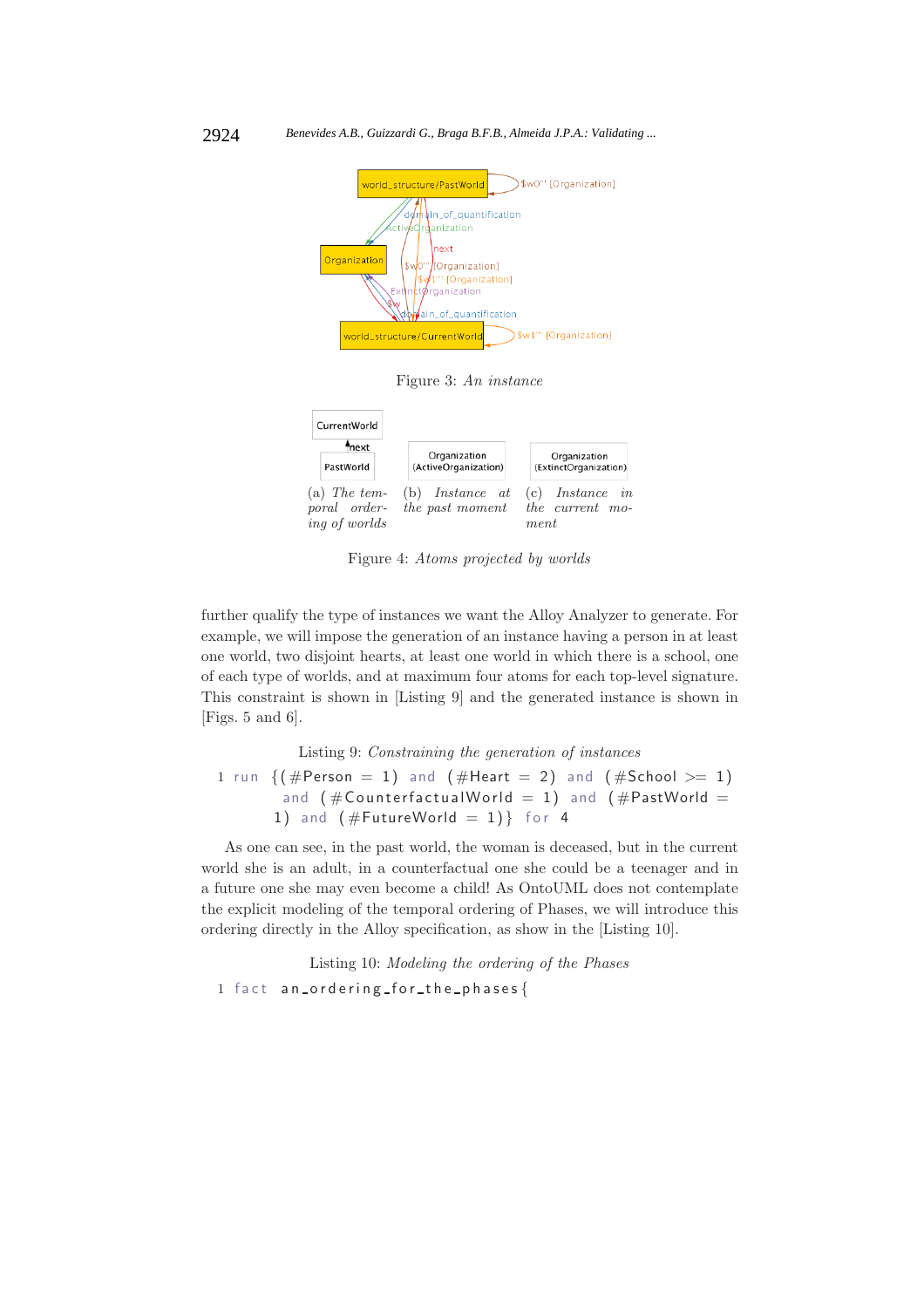

Figure 5: *The temporal ordering of worlds*

| $\overline{2}$ | all $x: Person$ , w0: World, w1:w0.next   $(x in$               |
|----------------|-----------------------------------------------------------------|
|                | w0. Deceased Person) $\Rightarrow$ (x not in w1. Living Person) |
| 3              | all $x: Person$ , w0: World, w1:w0.next $($ $(x in$             |
|                | w0.Child) $\Rightarrow$ (x not in w1.Adult)) and ((x in         |
|                | w0. Teenager) $\Rightarrow$ (x not in w1. Child)) and ((x in    |
|                | w0.Adult) $\Rightarrow$ ((x not in w1.Child) and (x not in      |
|                | w1.Teenager))                                                   |
|                | 4 all x: Heart, w0: World, w1: w0.next   (x in                  |
|                | w0. Nonfunctional Heart) $\Rightarrow$ (x not in                |
|                | w1. Functional Heart)                                           |
|                | 5 all x: Brain, w0: World, w1: w0.next   (x in                  |
|                | w0. Nonfunctional Brain) $\Rightarrow$ (x not in                |
|                | w1. Functional Brain)                                           |
|                | 6 all x: Organization, w0: World, w1: w0.next   (x in           |
|                | w0.ExtinctOrganization) $\Rightarrow$ (x not in                 |
|                | $w1$ . Active Organization) }                                   |
|                |                                                                 |

Now, the generated atoms will instantiate the Phases in the correct ordering. An example is pictured in [Fig. 7], which has the same temporal ordering of worlds that is shown in [Fig. 5]. This instance exemplifies some important constraints like the rigidity [Definition 2] of the Kinds and Categories, *e.g.*, the woman never ceases to be an instance of the Kind Person while she is in a domain of quantification of a world); the anti-rigidity [Definition 3] of the Phases, *e.g.*, regarding the Phases Child, Teenager and Adult, for every world *w* in which the woman is in one of these Phases, there is a world  $w^{\lambda}$  in which she is not in that Phase; the anti-rigidity of the Roles, *e.g.*, the Role Student, in which for every world *w* in which the woman play this Role, there is a world  $w'$  in which she does not play this Role; the relational dependence [Definition 4] of the Roles is illustrated, *e.g.*, for the Role Student, in which the woman can only play this Role while related to an instance of School by an instance of Enrollment.

Also, this instance illustrates the immutability of both part and whole [Definitions 8 and 9] regarding the woman and her brain (she never changes her brain while alive and the brain never changes its whole when functional). One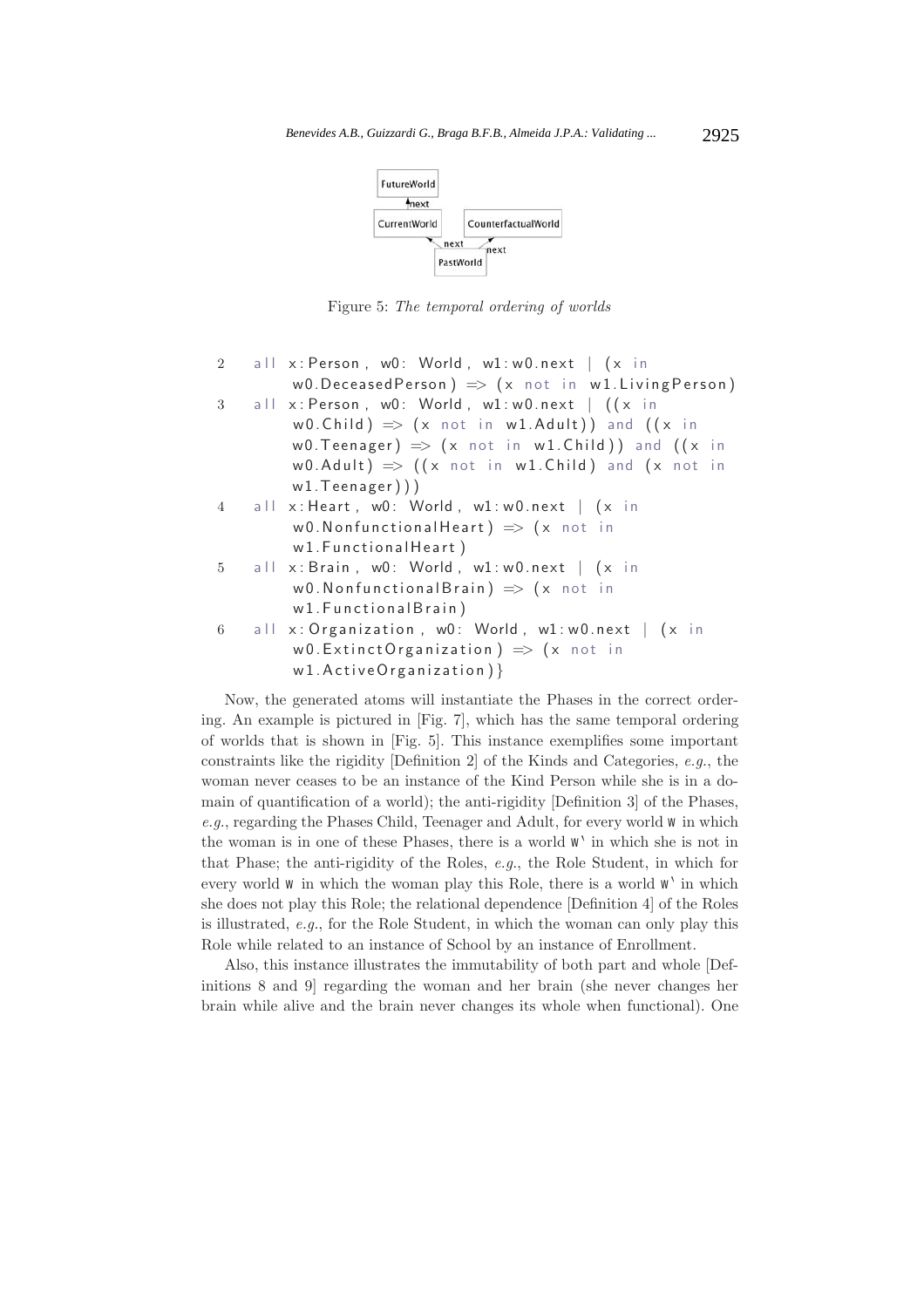

Figure 6: *Atoms projected by worlds*

can notice that in a future world, the woman will change her heart (maybe she will undergo a heart transplant), while her old heart will became nonfunctional. This behaviour is acceptable, as she is generically dependent on the Kind Heart.

Finally, this instance also satisfies the constraint that imposes that if an atom instantiates a Phase in some world, then it must possibly instantiate every Phase in that Phase partition.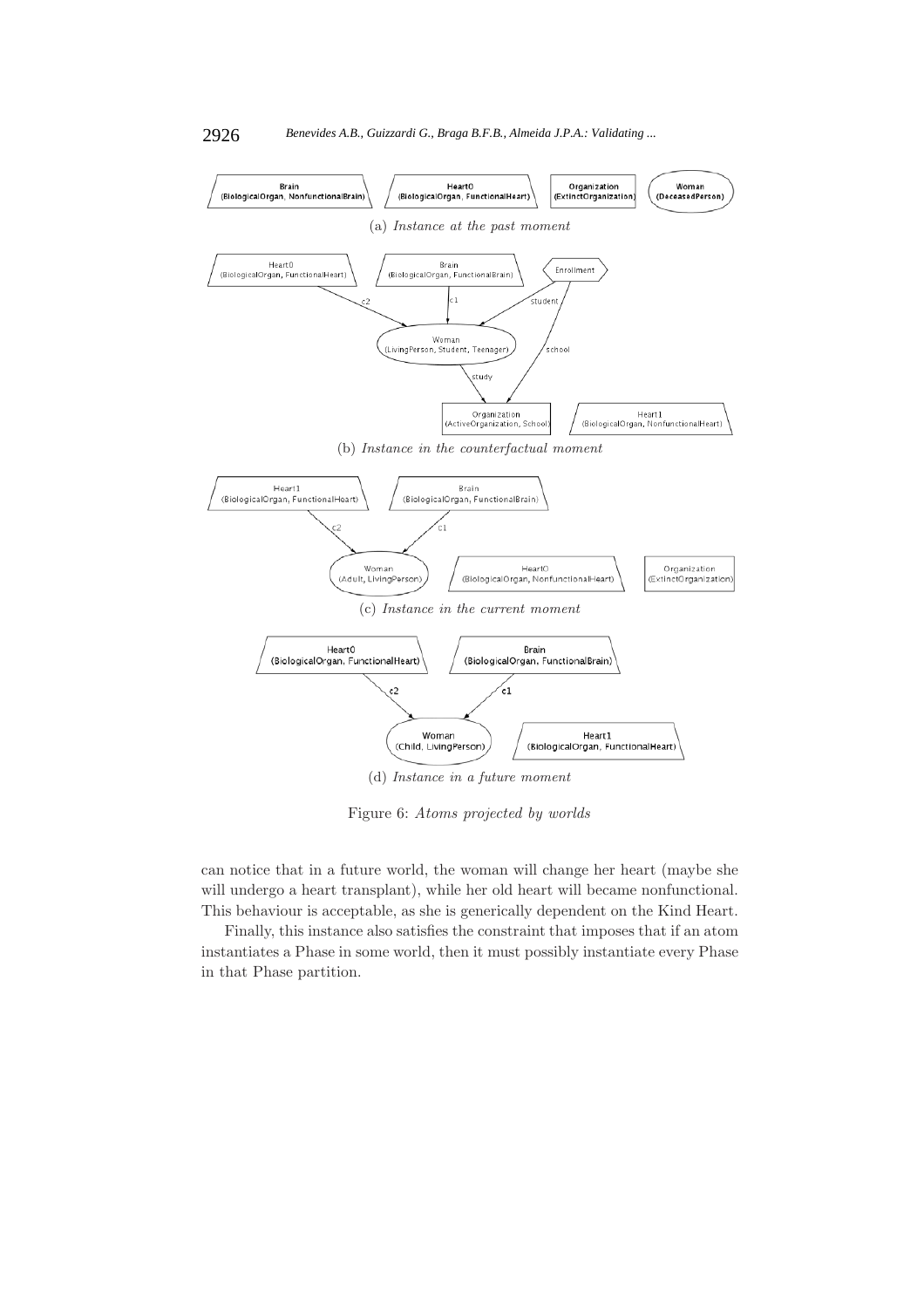



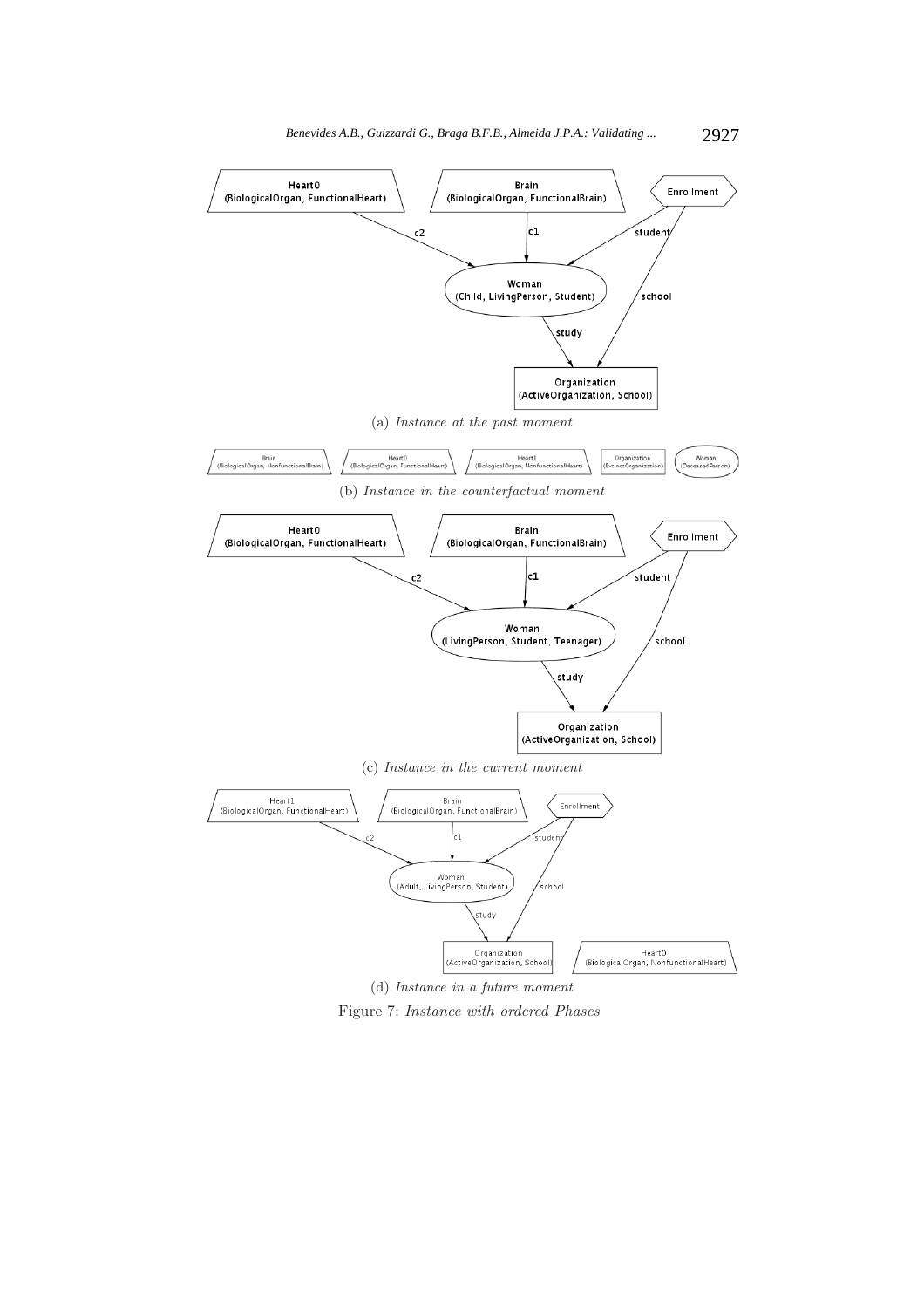## **5 Related Work**

In [Braga et al. 2009, Braga et al. 2010], we have introduced an alternative approach to the one presented here, which considers a linear time structure instead of a branching time one. While the codification differences may be subtle, there are many consequences for instance visualization and conceptual model validation efforts that spawn from this variation in the time structure.

By using a branching time world structure, we are able to enforce and visualize key constraints of UFO categories that could not be considered in instances of a linear time world structure, like the anti-rigidity [Definition 3] and the (modal) possibility of an instance *x* of a sortal universal S to become an instance of each Phase that is a subtype of S [Guizzardi 2005, p. 104, formula 11] [see Page 13].

More specifically, the branching time approach allows the visualization of multiple possible realities at once, while the linear time one, in contrast, follows the typical approach of behavioral model validation and allows the visualization of sequences of states that reflect (part of) a particular possible execution of the model, a single possible sequence of events. Thus, in the linear time approach, we do not aim at showing an instance that "exercises modality" completely. Any instance of the visualization in this branching time approach will lead to examples of dynamic classification making anti-rigidity and phase changes explicit. In contrast, in the linear time approach, these examples can only appear by chance as opposed to begin systematically generated. The approach presented in this article allows the modeler to have visual information on how possibilities may unfold in time branches.

Consider the example in [Fig. 2]. In the linear time approach, the Alloy Analyzer may generate (by chance) an example of child mortality in which a person does not reach adulthood (technically, he/she never instantiates the "Adult" phase). In the branching time approach, the Alloy Analyzer would always reveal an alternative sequence of worlds in which the person reaches adulthood. This is important as it makes explicit the modal semantics of the OntoUML model, which may be hidden (by chance) in the linear time approach.

Moreover, while the linear time approach might be suitable for a mapping to particular codifications that follow a linear time structure (*e.g.*, temporal description logics such as DLR*us* [Artale et al. 2008], or a reduction of the property change semantics to traditional OCL constraints over creation - change destruction operators), the branching time one is fundamental for conceptual model validation, presenting the user with a fuller view of the model's underlying semantics. We emphasize that due to the discussed implications, changing from a linear time to a branching time world structure is not merely a minor codification issue, it affects the way humans perceive the simulation and how one may reason with the implications of the use of different OntoUML constructs.

Furthermore, these approaches have different complexity analysis. The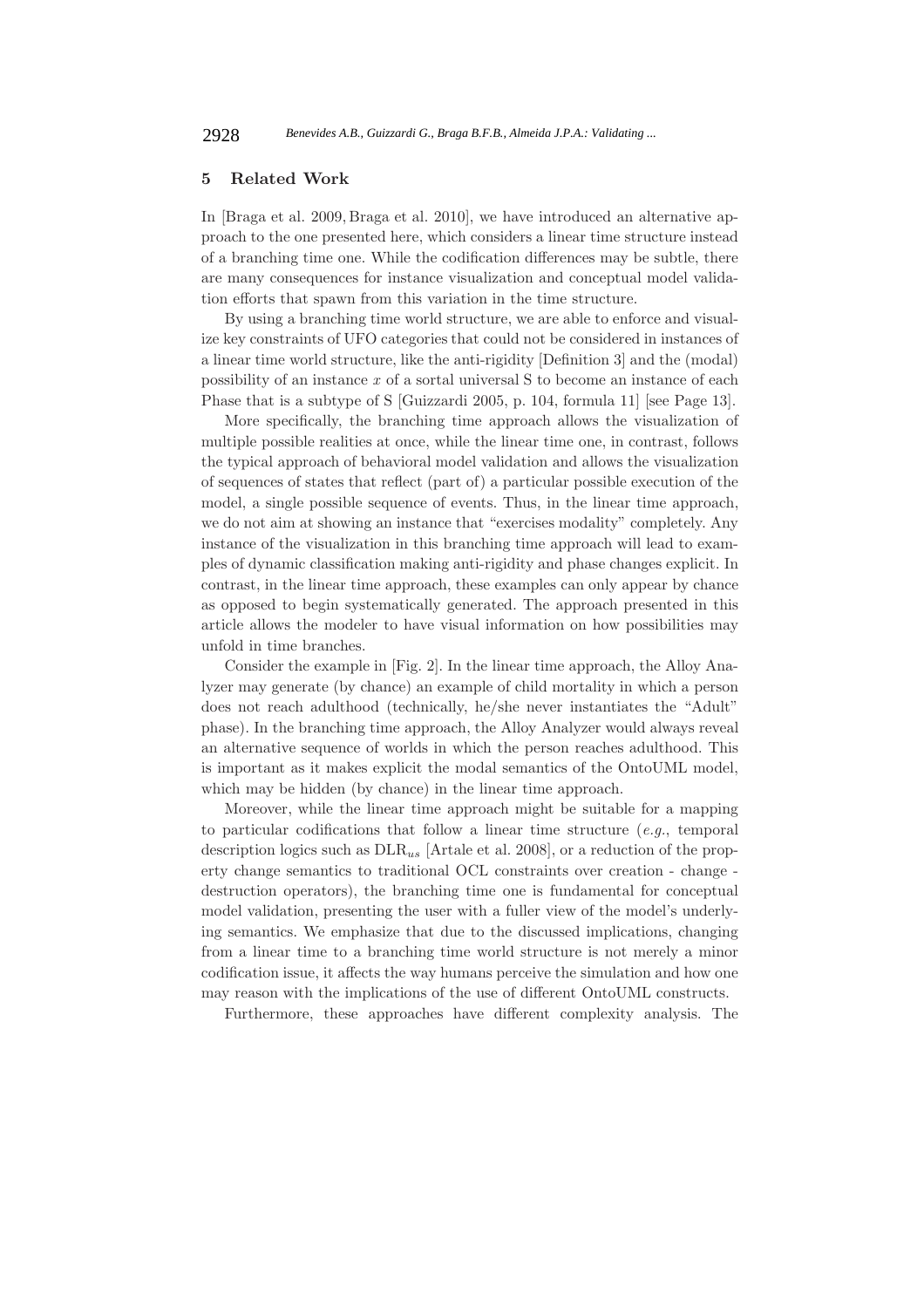branching time approach requires us to instantiate one atom for every world, whether factual (*viz.*, the pasts worlds and the current one) or not factual (*viz.*, the counterfactuals and futures worlds), and possibly extra atoms for every individual that only appear in some of the branches. By ignoring the branches and focusing on a single sequence of events, the linear time approach requires a smaller scope than the branching time one. Therefore, the linear time approach can save computational effort and possibly reach further into the state space, populating the examples with more individuals or simply improving the performance of analysis. Naturally, this means that, in the linear time approach, each execution of the Alloy Analyzer corresponds to different possible history lines, each of which corresponds to a "path" through the branching time structure. As a consequence, each "path" is considered in isolation and, therefore, no intersections between different history lines ("paths") are revealed. Finally, as the different history lines are considered in isolation, the linear time approach does not categorize history lines into factual or not factual.

Regarding different authors, the work that is most related to ours is the transformation shown in [Evermann 2009] of an ontologically well-founded language, proposed in [Evermann 2003], to OWL. This language is a UML profile that is based on the BWW ontology. However, to the best of our knowledge, despite allowing the verification of some formal aspects (possibly only the non-modal ones), this transformation proposes no support to validation in the sense we are dealing here.

Regarding languages that are not ontologically well-founded, several approaches in literature aim at assessing whether conceptual models comply with their intended conceptualizations. Although many approaches (*e.g.*, [Beato et al. 2004, Schinz et al. 2004]) focus on analysis of behavioural UML models, we are primarily concerned with structural models and thus refrain from further analysis of behavioural-focused work.

The USE (UML Specification Environment) tool proposed in [Gogolla et al. 2007] is able to indicate whether instances of a UML class diagram respect constraints specified in the model through OCL. Differently from our approach, which is based on the automatic creation of example world structures, in USE the modeler must specify sequences of snapshots in order to gain confidence on the quality of the model (either through the user interface or by specifying sequences of snapshots in a tool-specific language called ASSL, A Snapshot Sequence Language). Since no modal meta-property of classifiers is present in UML, this tool does not address modal aspects and validates constraints considering only a sole snapshot.

Finally, the approaches of [Massoni et al. 2004] and [Anastasakis et al. 2007][7] are similar to ours in that they translate UML class diagrams to Alloy. However,

 $^{[7]}{\rm The\; UML2Alloy\; tool}$  is available at  ${\tt http://www.cs.bham.ac.uk/~bxb/UML2Alloy}.$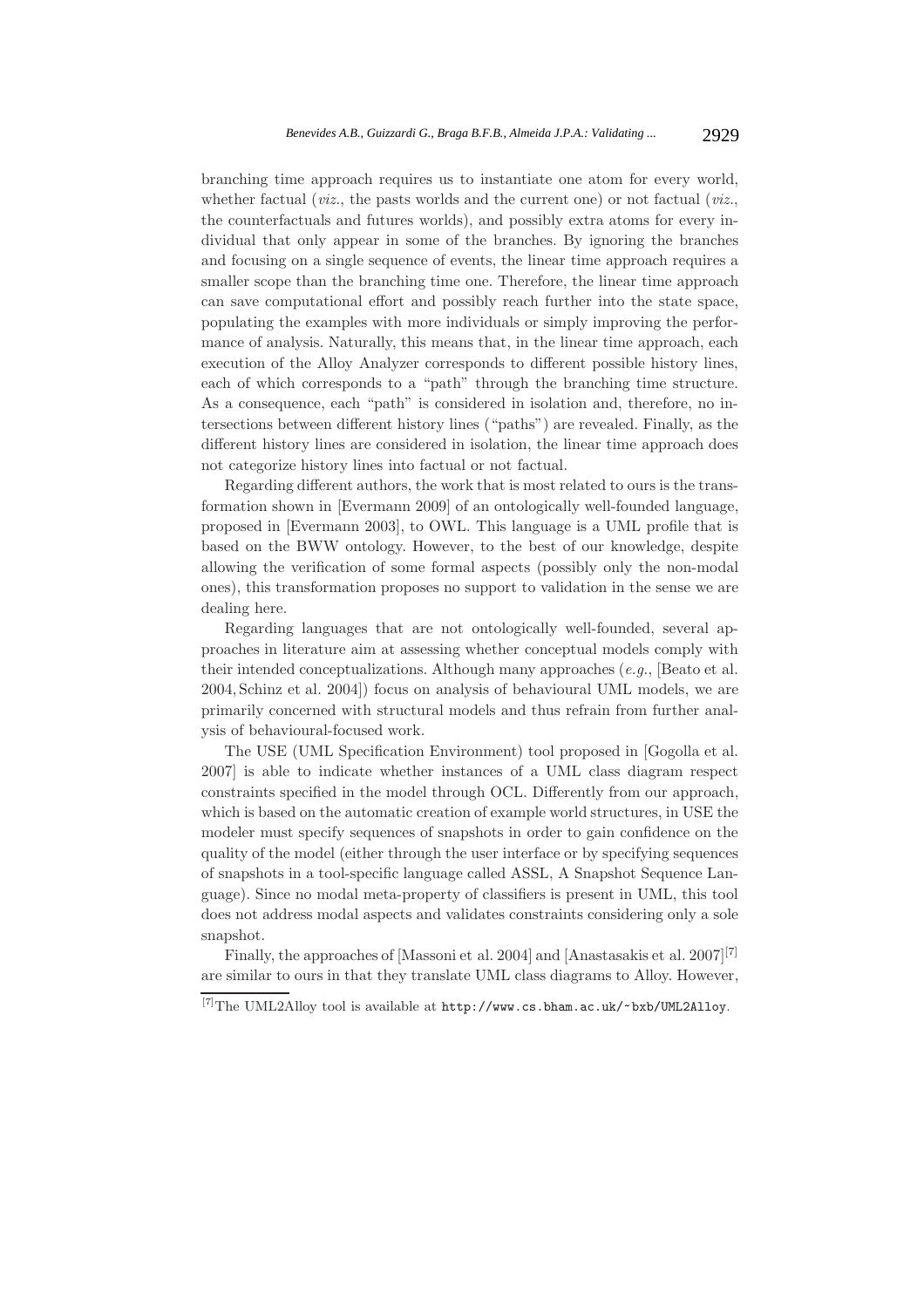both of them translate all classes into Alloy signatures, which suggests that no dynamic classification is possible in these approaches. Similarly to our approach, [Anastasakis et al. 2007] implements a model transformation using model-driven techniques to automatically generate Alloy specifications, while [Massoni et al. 2004] relies on manual translation to Alloy. Similar to USE, [Massoni et al. 2004] focuses on analysis and constraint validation on single snapshots. [Anastasakis et al. 2007] introduces a notion of state transition but still does not address the modal aspects of classes since these are not part of UML.

## **6 Final Considerations**

A mature approach to conceptual modeling requires modelers to gain confidence on the quality of the models they produce, assessing whether these models express as accurately as possible an intended conceptualization. This paper contributes to that goal, by providing tools to support the modeler in the validation of a conceptual model in OntoUML.

Following a model-driven approach, we have defined and automated a transformation of OntoUML models into Alloy specifications. The generated Alloy specifications are fed into the Alloy Analyzer to create temporal world structures that show the possible dynamics of object creation, classification, association and destruction as implied by the model. The snapshots in this world structure confront a modeler with states-of-affairs that are deemed admissible by the model. This enables modelers to detect unintended states-of-affairs and take the proper measures to rectify the model. We believe that the example world structures support a modeler in the validation process, especially since it reveals how state-of-affairs evolve in time and how they may eventually evolve (revealing alternative scenarios implied by the model).

If the Alloy Analyzer fails to find an example world structure, this may indicate unsatisfiability, although no guarantee of unsatisfiability is given. This is a consequence of Alloy's choices to cope with tractability. For instance, Alloy searches for example structures within a restricted context, *i.e.*, a given finite maximum number of elements.

As future work, we aim at performing an empirical study about the effectiveness of this approach of validation based on simulations.

Moreover, we intend to incorporate support for domain constraints in our approach, *e.g.*, including OCL constraints in an OntoUML model. This will require transforming these constraints into Alloy in order to guarantee that the constraints are satisfied in all instances generated by the Alloy Analyzer.

Further, we intend to work on methodological support for the validation process, proposing guidelines for modelers to select relevant world structures. We will aim for an interactive approach in which a modeler can select which of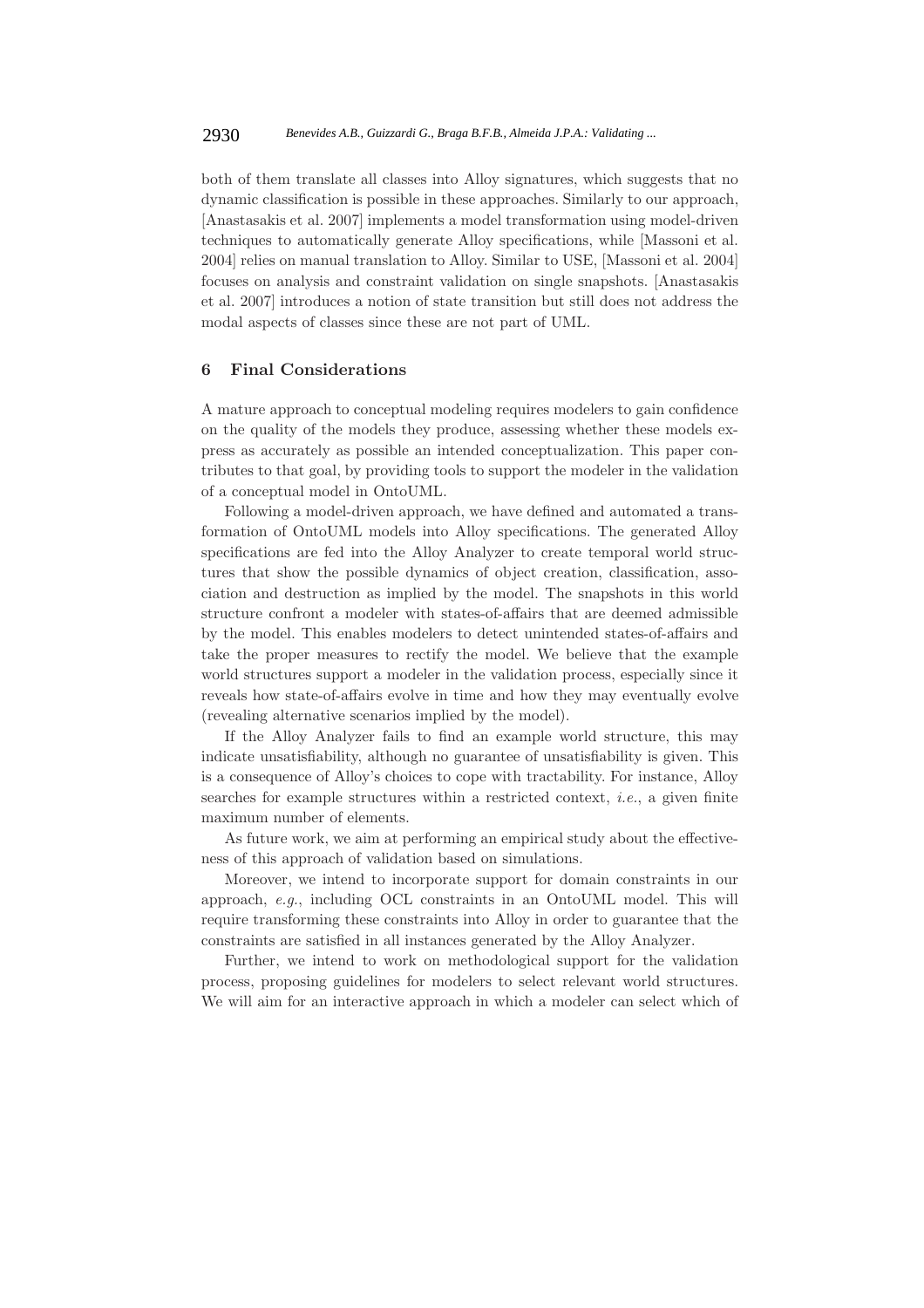the alternative scenarios to consider. We believe that this may help pruning the branches in the world structure keeping the size of this structure manageable.

Ideally, by exploring visualization techniques, we could use the instances generated by the Alloy Analyzer as example scenarios to be exposed to the stakeholders of the conceptual model (such as domain experts) in order to validate whether their conceptualization has been captured accurately by the modeler.

#### **Acknowledgements**

This research is funded by the Brazilian Research Funding Agencies FAPES (Process Number 45444080/09) and CNPq (Process Number 309382/2008-4, 309059/2008-9 and 481906/2009-6).

#### **References**

- [Anastasakis et al. 2007] Anastasakis, K., Bordbar, B., Georg, G., Ray, I.: "UML2Alloy: A Challenging Model Transformation"; Proc. MoDELS 2007, Springer, Nashville (2007), 436-450, http://citeseerx.ist.psu.edu/viewdoc/ download?doi=10.1.1.65.9914&rep=rep1&type=pdf.
- [Artale et al. 2008] Artale, A., Guarino, N., Keet, C. M.: "Formalising Temporal Constraints on Part-Whole Relations"; Proc. KR 2008, AAAI Press, Sydney (2008), 673-683, http://www.aaai.org/Papers/KR/2008/KR08-066.pdf.
- [Bachman and Daya 1977] Bachman, C. W., Daya, M.: "The Role Concept in Data Models"; Proc. VLDB '1977, VLDB Endowment, Tokyo (1977), 464-476.
- [Beato et al. 2004] Beato, M. E., Barrio-Sol´orzano, M., Cuesta, C. E.: "UML Automatic Verification Tool (TABU)"; Proc. SAVCBS'04 at ACM SIGSOFT 2004/FSE-12, California (2004), 106-109, http://www.eecs.ucf.edu/~leavens/ SAVCBS/2004/savcbs04.pdf.
- [Benevides and Guizzardi 2009] Benevides, A. B., Guizzardi, G.: "A Model-based Tool for Conceptual Modeling and Domain Ontology Engineering in OntoUML"; Proc. ICEIS 2009, Springer, Milan (2009), 528-538, http://www.inf.ufes.br/ ~gguizzardi/ICEIS\_2009.pdf.
- [Benevides et al. 2009] Benevides, A. B., Guizzardi, G., Braga, B. F. B., Almeida, J. P. A.: "Assessing Modal Aspects of OntoUML Conceptual Models in Alloy"; Proc. ETheCoM 2009 at ER 2009, Springer, Gramado (2009), 55-64, http://www.inf. ufes.br/~gguizzardi/benevides-et-al-2009.pdf.
- [Braga et al. 2009] Braga, B. F. B., Almeida, J. P. A., Guizzardi, G., Benevides, A. B.: "Transforming OntoUML into Alloy: Towards Conceptual Model Validation Using a Lightweight Formal Method"; Proc. UML&FM 2009 at ICFEM 2009, Rio de Janeiro (2009).
- [Braga et al. 2010] Braga, B. F. B., Almeida, J. P. A., Guizzardi, G., Benevides, A. B.: "Transforming OntoUML into Alloy: Towards Conceptual Model Validation Using a Lightweight Formal Method"; ISSE (Innovations in Systems and Software Engineering), Springer-Verlag, London, 6, 1 (2010), 55-63, http://www.springerlink. com/content/m1715n1220717l58/fulltext.pdf.
- [Degen et al. 2001] Degen, W., Heller, B., Herre, H., Smith, B.: "GOL: Toward an Axiomatized Upper-Level Ontology"; Proc. FOIS 2001, ACM, Ogunquit, Maine (2001), 34-46, http://citeseerx.ist.psu.edu/viewdoc/download?doi=10.1.1. 6.8498&rep=rep1&type=pdf.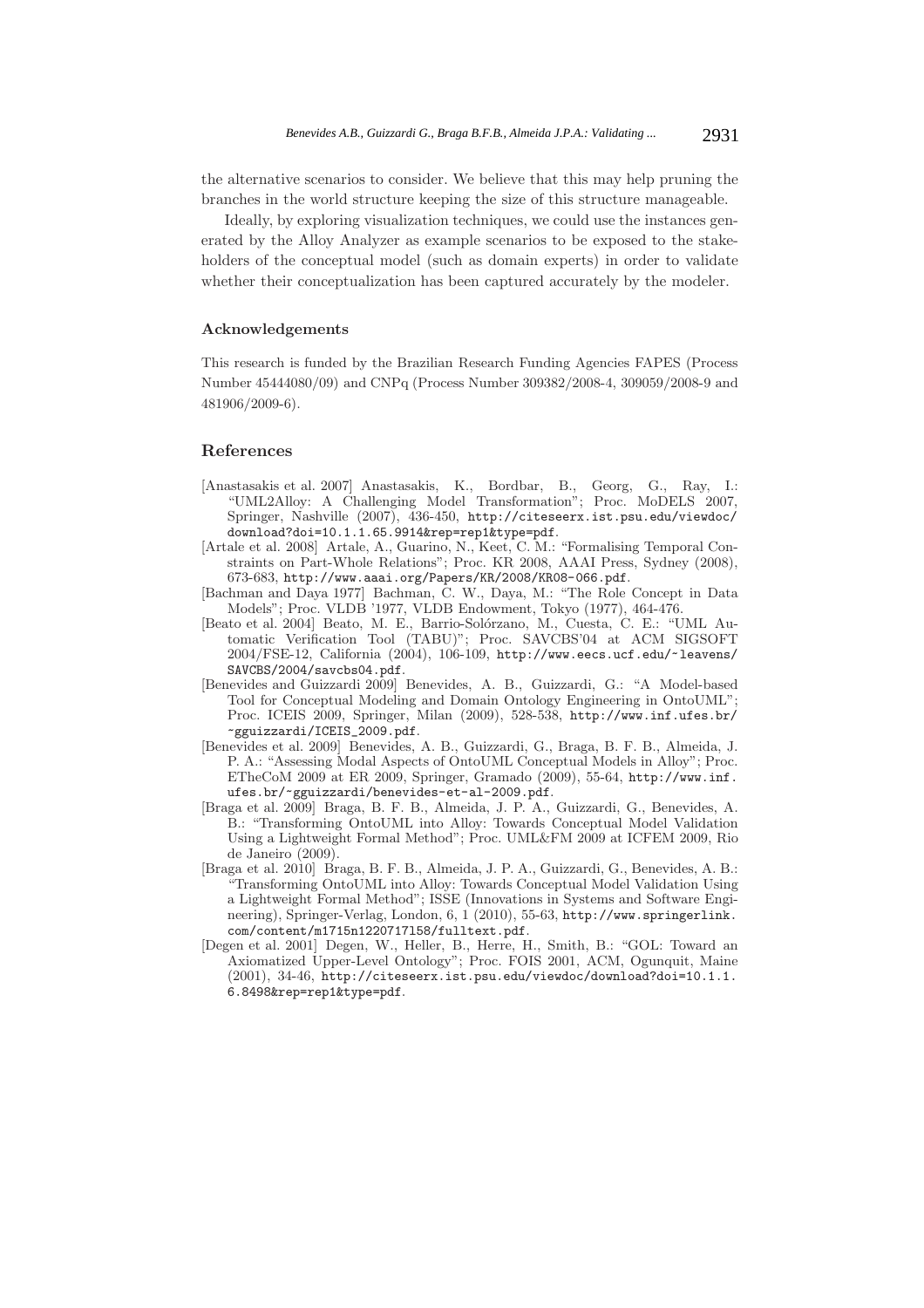- [Evermann 2003] Evermann, J.: "Using Design Languages for Conceptual Modelling: The UML Case"; Faculty of Commerce and Business Administration, Management Information Systems, The University of British Columbia, Vancouver (2003), http: //homepages.mcs.vuw.ac.nz/~jevermann/EvermannThesis03.pdf.
- [Evermann 2009] Evermann, J.: "A UML and OWL Description of Bunge's Upper-Level Ontology Model"; SoSyM (Software and System Modeling), Springer-Verlag, 8, 2 (2009), 235-249.
- [Fitting and Mendelsohn 1999] Fitting, M., Mendelsohn, R. L.: "First-Order Modal Logic"; Kluwer Academic Publishers, Norwell (1999).
- [Gogolla et al. 2007] Gogolla, M., B¨uttner, F., Richters, M.: "USE: A UML-based Specification Environment for Validating UML and OCL"; Science of Computer Programming Special Issue on Experimental Software and Toolkits, 69, 1-3 (2007), 27-34.
- [Gonçalves et al. 2007] Gonçalves, B., Guizzardi, G., Pereira.Filho, J. G.: "An Electrocardiogram (ECG) Domain Ontology"; Proc. WOMSDE 2007 at SBBD/SBES 2007, João Pessoa (2007), 68-81, http://www.lbd.dcc.ufmg.br:8080/colecoes/ womsde/2007/006.pdf.
- [Guarino and Guizzardi 2006] Guarino, N., Guizzardi, G.: "In the Defense of Ontological Foundations for Conceptual Modeling"; SJIS (Scandinavian Journal of Information Systems), 18, 1 (2006), 115-126, http://citeseerx.ist.psu.edu/viewdoc/ download?doi=10.1.1.86.6281&rep=rep1&type=pdf.
- [Guizzardi 2005] Guizzardi, G.: "Ontological Foundations for Structural Conceptual Models"; Centre for Telematics and Information Technology, University of Twente, Enschede (2005), http://doc.utwente.nl/50826.
- [Guizzardi 2006] Guizzardi, G.: "On Ontology, Ontologies, Conceptualizations, Modeling Languages, and (Meta)Models"; Proc. DB&IS'2006, IOS Press, Amsterdam (2006), 18-39.
- [Guizzardi 2007] Guizzardi, G.: "Modal Aspects of Object Types and Part-Whole Relations and the de re/de dicto Distinction"; Proc. CAiSE'07, Springer-Verlag, Trondheim (2007), 5-20, http://www.loa-cnr.it/Guizzardi/CAISE-CR-2007. pdf.
- [Guizzardi et al. 2004] Guizzardi, G., Wagner, G., Guarino, N., van Sinderen, M.: "An Ontologically Well-founded Profile for UML Conceptual Models"; Proc. CAiSE'04, Springer-Verlag, Latvia (2004), 112-126.
- [Jackson 2002] Jackson, D.: "Alloy: a Lightweight Object Modelling Notation"; TOSEM (Transactions on Software Engineering and Methodology), ACM, New York, 11, 2 (2002), 256-290.
- [Jackson 2006] Jackson, D.: "Software Abstractions : Logic, Language, and Analysis"; MIT Press, Cambridge, Massachusetts (2006).
- [Massoni et al. 2004] Massoni, T., Gheyi, R., Borba, P.: "A UML Class Diagram Analyzer"; Proc. CSDUML04 at «UML» Conference 2004, Springer-Verlag, Lisbon  $(2004)$ , 143-153.
- [Mylopoulos 1992] Mylopoulos, J.: "Conceptual Modeling, Databases, and CASE: An Integrated View of Information Systems Development", chapter "Conceptual Modeling and Telos"; John Wiley & Sons, Chichester (1992), 49-68.
- [Oliveira et al. 2007] Oliveira, F., Antunes, J., Guizzardi, R. S. S.: "Towards a Collaboration Ontology"; Proc. WOMSDE 2007 at SBBD/SBES 2007, João Pessoa (2007), 97-108, http://www.lbd.dcc.ufmg.br:8080/colecoes/womsde/2007/008.pdf.
- [Papazoglou and Krämer 1997] Papazoglou, M. P., Krämer, B. J.: "A Database Model for Object Dynamics"; The VLDB Journal (The International Journal on Very Large Data Bases), Springer-Verlag, Secaucus, 6, 2 (1997), 73-96, http://ideas. repec.org/p/ner/tilbur/urnnbnnlui12-86860.html.
- [Rayside et al. 2007] Rayside, D., Chang, F., Dennis, G., Seater, R., Jackson, D.: "Automatic Visualization of Relational Logic Models"; Proc. LED 2007, ECE-ASST, (2007), http://journal.ub.tu-berlin.de/index.php/eceasst/article/